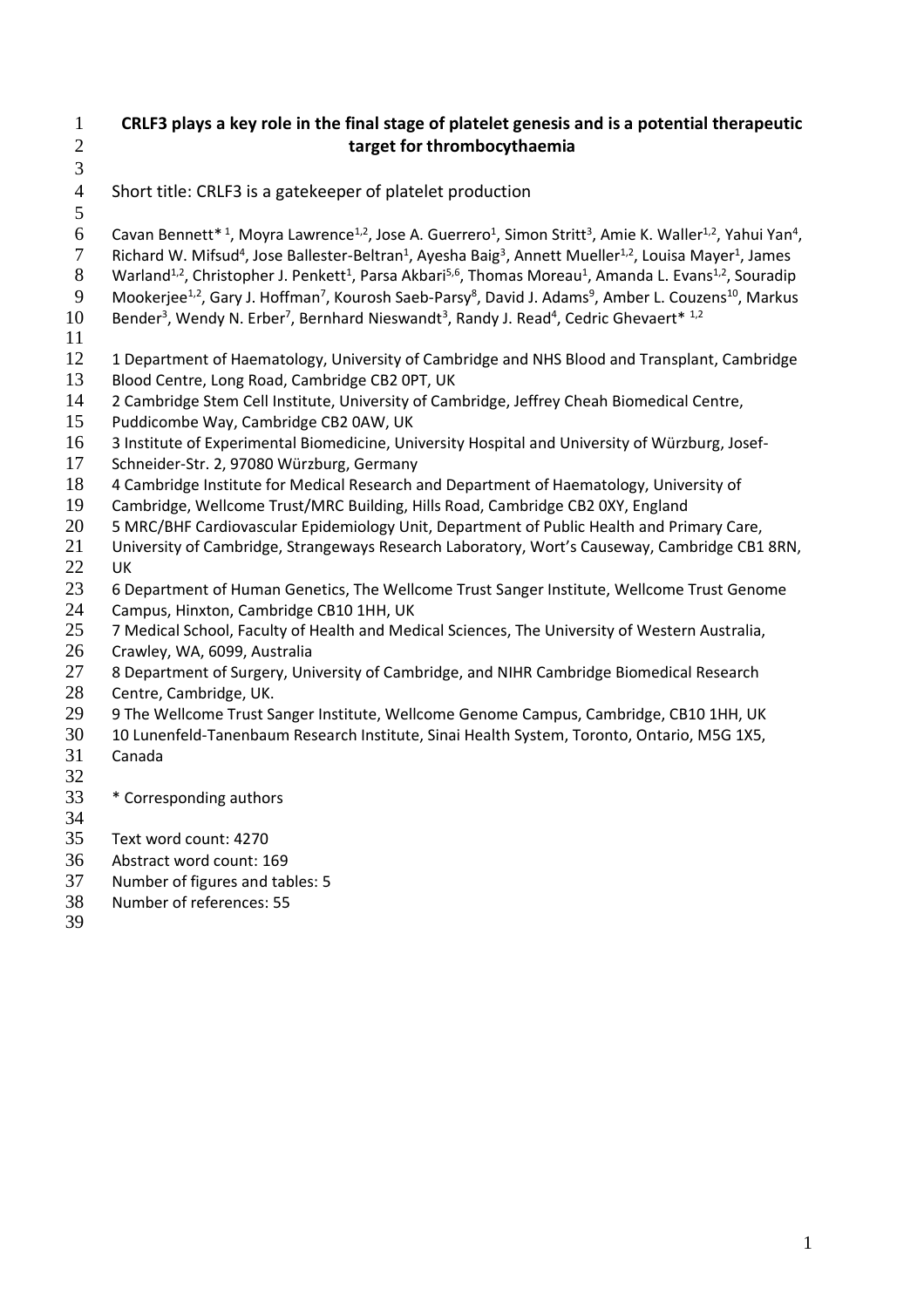# **Key Points**

 $\frac{2}{3}$ 

Cytokine receptor-like factor 3 (CRLF3) deficiency causes an isolated and sustained

reduction in platelet count in mice. 

CRLF3 is a potential therapeutic target for thrombocythaemia.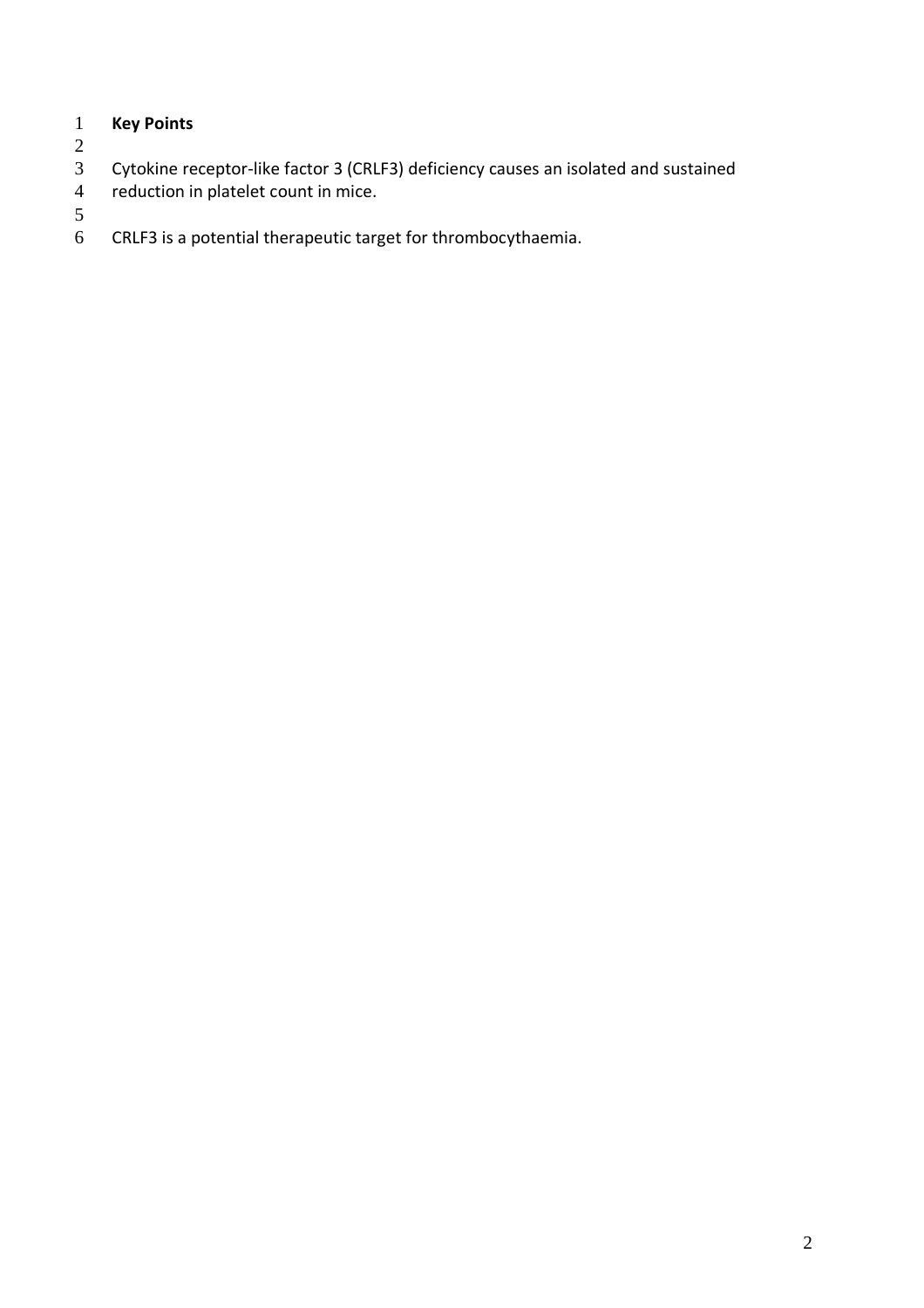## **Abstract**

- The process of platelet production has so far been understood to be a two-stage process:
- megakaryocyte (MK) maturation from haematopoietic stem cells followed by proplatelet formation,
- with each phase regulating the peripheral blood platelet count. Proplatelet formation releases
- "beads-on-a-string" preplatelets into the blood stream that undergo fission into mature platelets.
- For the first time, we show that preplatelet maturation is a third, tightly regulated, critical process
- akin to cytokinesis that regulates platelet count. We show that deficiency in cytokine receptor-like
- factor 3 (CRLF3) in mice leads to an isolated and sustained 25-48% reduction in the platelet count
- 9 without any effect on other blood cell lineages. We show that *Crlf3<sup>-/-</sup>* preplatelets have increased
- microtubule stability, possibly due to increased microtubule glutamylation via CRLF3's interaction
- with key members of the Hippo pathway. Using a mouse model of JAK2V617F Essential
- Thrombocythaemia (ET), we show that a lack of CRLF3 leads to a long-term lineage-specific
- normalisation of the platelet count. We thereby postulate that targeting CRLF3 has therapeutic
- potential for treatment of thrombocythaemia.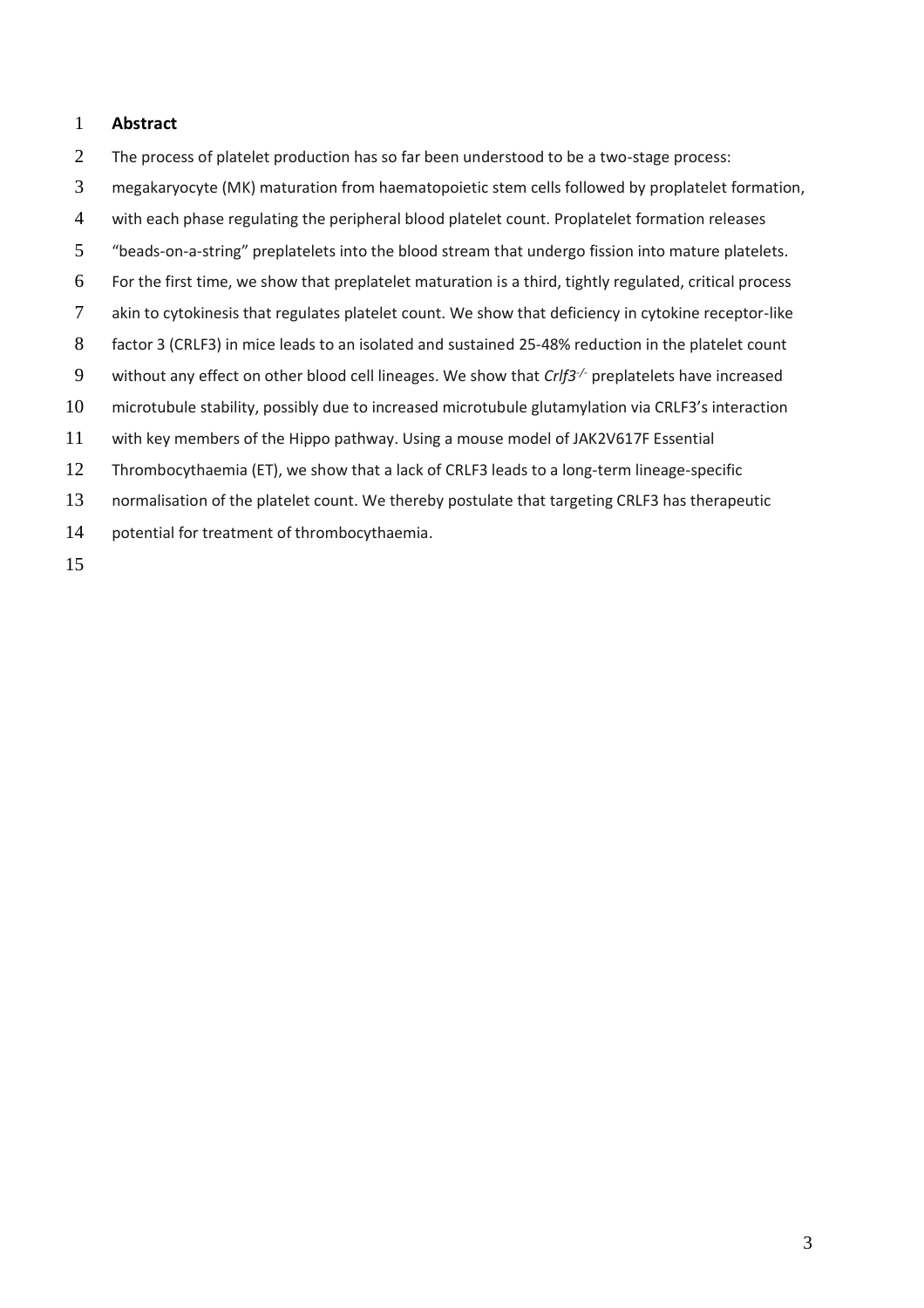#### 1 **Introduction**

2 Platelets are small (2-4 $\mu$ m) anucleated blood cells, whose main function is to form thrombi upon 3 vessel injury. Thrombi can form inappropriately on atherothrombotic plaques causing heart attacks 4 or strokes. Platelets are produced by megakaryocytes (MKs), which derive from haematopoietic 5 stem cells (HSCs). To release platelets, MKs produce long cytoskeletal processes (proplatelets), 6 which extend into the circulation where large fragments (preplatelets) are shed<sup>1,2</sup>. Preplatelets 7 undergo fission to form mature discoid platelets<sup>3</sup>. 8 9 Thrombocytopenia (platelet count <150x10<sup>9</sup>/L) can be caused by lack of platelet production or 10 peripheral consumption of platelets. Multiple genetic disorders affect platelet production, which can 11 be broadly separated into two groups: disorders that affect MK differentiation (the "first stage" of 12 platelet production) and disorders that affect proplatelet formation (the "second stage"). 13 Unsurprisingly, mutations associated with the latter are often in genes associated with the actin-14 tubulin cytoskeleton, such as *TUBB1<sup>4</sup>*, MHY9<sup>5</sup>, FLNA<sup>6</sup>, ACTN1<sup>7</sup>, TPM4<sup>8</sup> and DIAPH1<sup>9</sup>. 15 16 Thrombocythaemia (platelet count >450x10<sup>9</sup>/L) due to acquired clonal mutations in HSCs is termed 17 Essential Thrombocythaemia (ET). The major mutations seen in ET affect the tyrosine kinase, Janus 18 Kinase 2 (JAK2)<sup>10-13</sup>, the endoplasmic reticulum chaperone, Calreticulin<sup>14,15</sup>, and the thrombopoietin 19 (TPO) receptor, MPL<sup>16,17</sup>. ET patients typically have high survival rates and the main complications 20 are serious thrombotic events (affecting 1/3 of patients). The therapeutic management in ET 21 patients is primarily to prevent thrombotic events<sup>18</sup> with agents that reduce platelet function (low 22 dose aspirin) and cytoreductive agents that reduce MK production (hydroxyurea and anagrelide). 23 24 Cytokine Receptor Like Factor 3 (CRLF3) is a poorly studied but widely expressed 488 amino acid 25 protein encoded in chromosome 17q11.2 in a region that is deleted in Neurofibromatosis type 1.  $26$  Overexpression of CRLF3 in cell lines implicated it in cell-cycle progression<sup>19</sup>. 27 28 We show for the first time that preplatelet fission to platelets is a critical rate-limiting step of 29 platelet production (the "third stage") and that CRLF3 plays a central role in this process by 30 controlling microtubule stability, potentially through its interaction with Hippo pathway proteins. 31 We also show that CRLF3 deficiency leads to an isolated and sustained correction of platelet count in 32 a mouse model of ET, showing its potential as a novel therapeutic target for ET. 33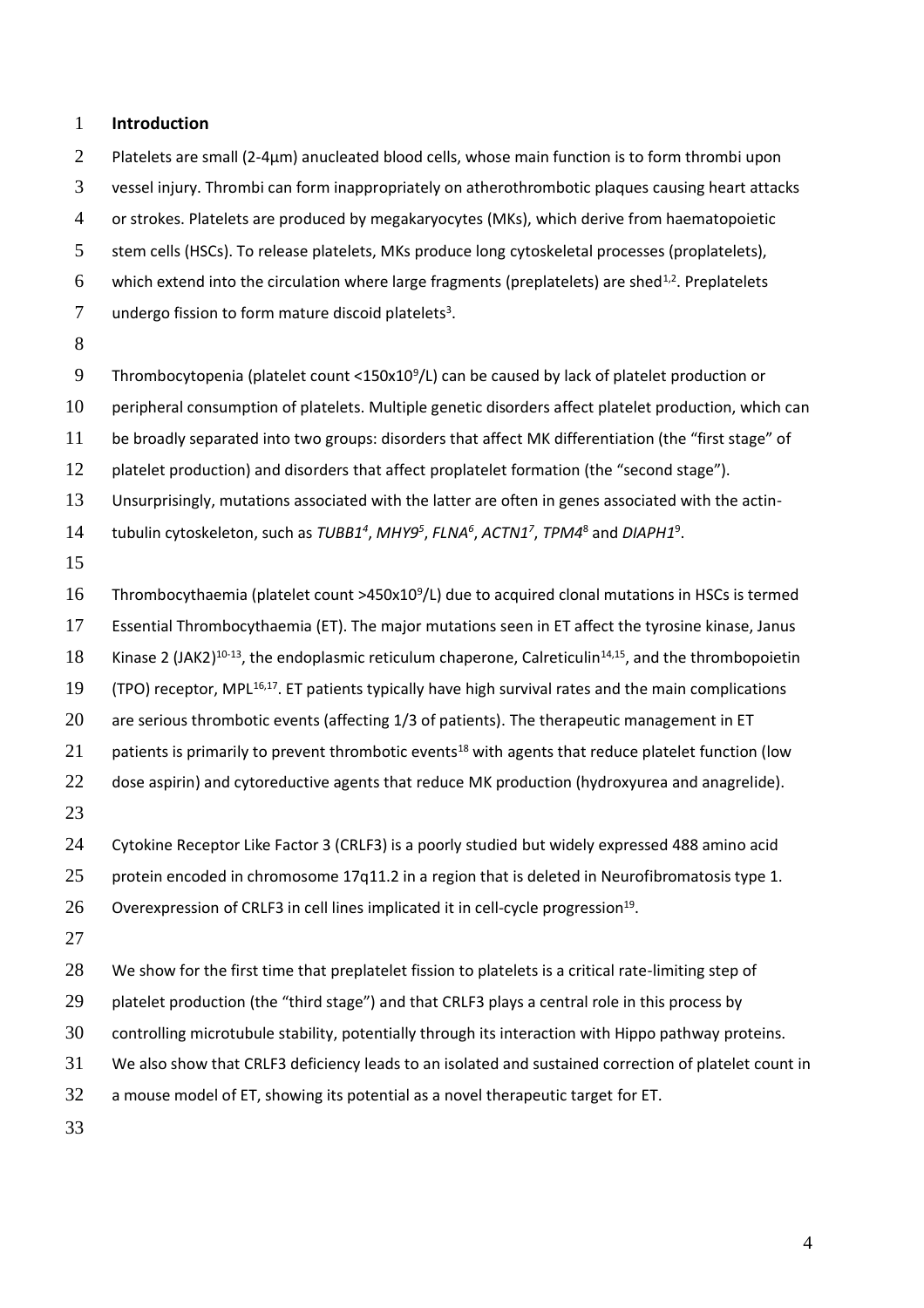| $\mathbf{1}$   | <b>Methods</b>                                                                                                                               |
|----------------|----------------------------------------------------------------------------------------------------------------------------------------------|
| $\overline{2}$ | <b>Ethics</b>                                                                                                                                |
| 3              |                                                                                                                                              |
| $\overline{4}$ | This research was regulated by the Animals (Scientific Procedures) Act 1986 Amendment Regulations                                            |
| 5              | 2012, UK (Project Licence 70/8406) and the district government of Lower Franconia                                                            |
| 6              | (Bezirksregierung Unterfranken). Human blood samples were obtained from healthy volunteers                                                   |
| $\tau$         | under local ethics approval (HBREC.2018.13). Ethical approval for WGS was provided by the East of                                            |
| 8              | England Cambridge South national research ethics committee 13/EE/0325.                                                                       |
| 9              |                                                                                                                                              |
| 10             | <b>Animals</b>                                                                                                                               |
| 11             |                                                                                                                                              |
| 12             | Generation of CrIf3 <sup>-/-</sup> (CrIf3 <sup>tm1b(KOMP)Wtsi</sup> ) mice was performed as previously reported <sup>20-22</sup> . Mice were |
| 13             | maintained on C57Bl/6 background. Age, sex matched control animals were used in all experiments.                                             |
| 14             |                                                                                                                                              |
| 15             | <b>Complete Blood Counts</b>                                                                                                                 |
| 16             |                                                                                                                                              |
| 17             | ETDA anticoagulated whole blood taken from the tail vein or inferior vena cava was run on a ABC                                              |
| 18             | blood counter (Woodley) or Vet abc Plus+ (Scil).                                                                                             |
| 19             |                                                                                                                                              |
| 20             | In vitro platelet assays                                                                                                                     |
| 21             |                                                                                                                                              |
| 22             | Platelet response to agonists <sup>23</sup> , platelet spreading <sup>24</sup> , expression of major platelet receptors <sup>25</sup> ,      |
| 23             | platelet survival <sup>26</sup> and cold induced microtubule disassembly <sup>9</sup> were performed as previously                           |
| 24             | described. Thrombus formation assays was performed with heparin anticoagulated whole blood                                                   |
| 25             | flowed into Vena8 Fluoro+ Biochips (Cellix) pre-coated with HORM Collagen (Takeda) as described <sup>27</sup> .                              |
| 26             | Five images per channel were obtained using an EVOS fl microscope and AMG camera and analysed                                                |
| 27             | in ImageJ.                                                                                                                                   |
| 28             |                                                                                                                                              |
| 29             | Platelet depletion                                                                                                                           |
| 30             |                                                                                                                                              |
| 31             | Mice were injected intraperitoneally with 0.6µg/g anti-CD42b (Emfret Analytics) in PBS. Mice were                                            |
| 32             | bled for CBC from the tail vein at 0, 24, 48, 72 and 96 hours post injection into EDTA-coated tubes                                          |
| 33             | (Microvette).                                                                                                                                |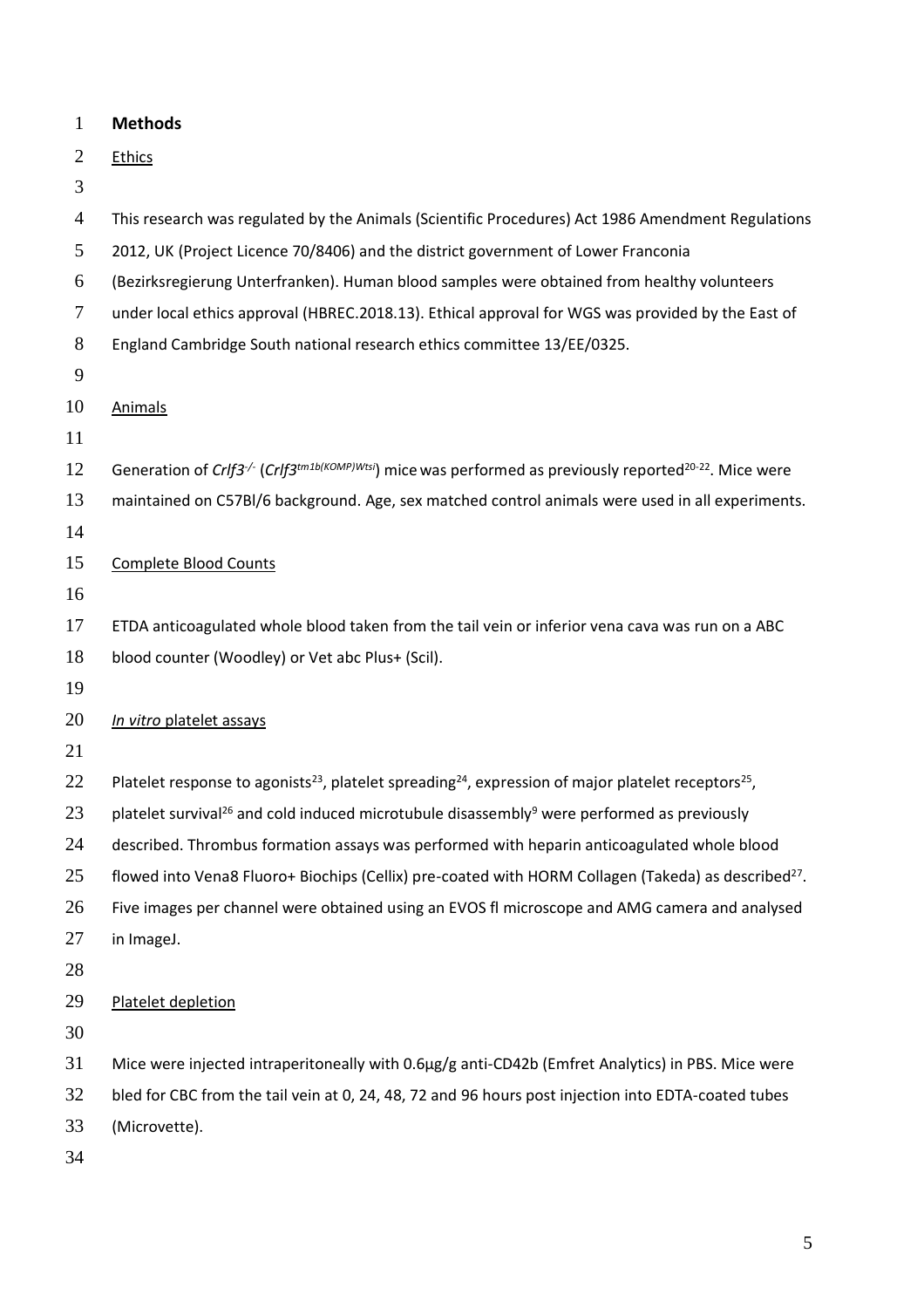Splenectomy

Platelet and preplatelet counts were determined pre-/post-splenectomy by flow cytometry as

4 described<sup>28</sup>. Preplatelets were counted as GPV<sup>+</sup>/GPIIbIIIa<sup>+</sup> events that have larger forward/sideward

scatter characteristic than platelets. Heparinised blood incubated with antibodies against activated

GPIIbIIIa (M023-2) and CD62P (M130-1; both Emfret Analytics) eliminated preplatelets as

- microaggregates (Supplemental Figure 4D).
- 

Platelet imaging

Transmission and scanning electron microscopy, Rapid Romanowsky staining and confocal

microscopy were performed as detailed in the Supplemental Material. Two-photon intravital

- 13 microscopy was performed as described.
- 

## MK cultures

17 Mouse bone marrow cells were prepared, MKs cultured and mature MKs purified as described<sup>23,30</sup>.

18 Differentiation and ploidy of cultured MKs were analysed as described<sup>23</sup> using propidium iodide

(Sigma-Aldrich). Samples were acquired using a Beckman Coulter Cyan flow cytometer and analysed

using Kaluza Analysis version 1.5a software (Beckman Coulter). Details of *in vitro* proplatelet

- formation are in the Supplemental Material.
- 

# iPSC-MKs

Forward programming of TAP-tagged (see Supplemental Material) and untagged iPSCs to iPSC-MKs

was performed as previously described<sup>27</sup>. Proplatelet formation was carried out as above. For

protein distribution, iPSC-MKs attached to coverslips were fixed with 10% neutral buffered formalin

28 (Sigma-Aldrich) and stained with antibodies against  $\alpha$ -tubulin (T5168), FLAG (F1804; both Sigma-

Aldrich) and DAPI. Images were acquired using a Leica Sp5 inverted confocal microscope with the

63x immersion-oil objective and the Leica LAS 2.1 software and analysed using ImageJ.

Structural solution CRLF3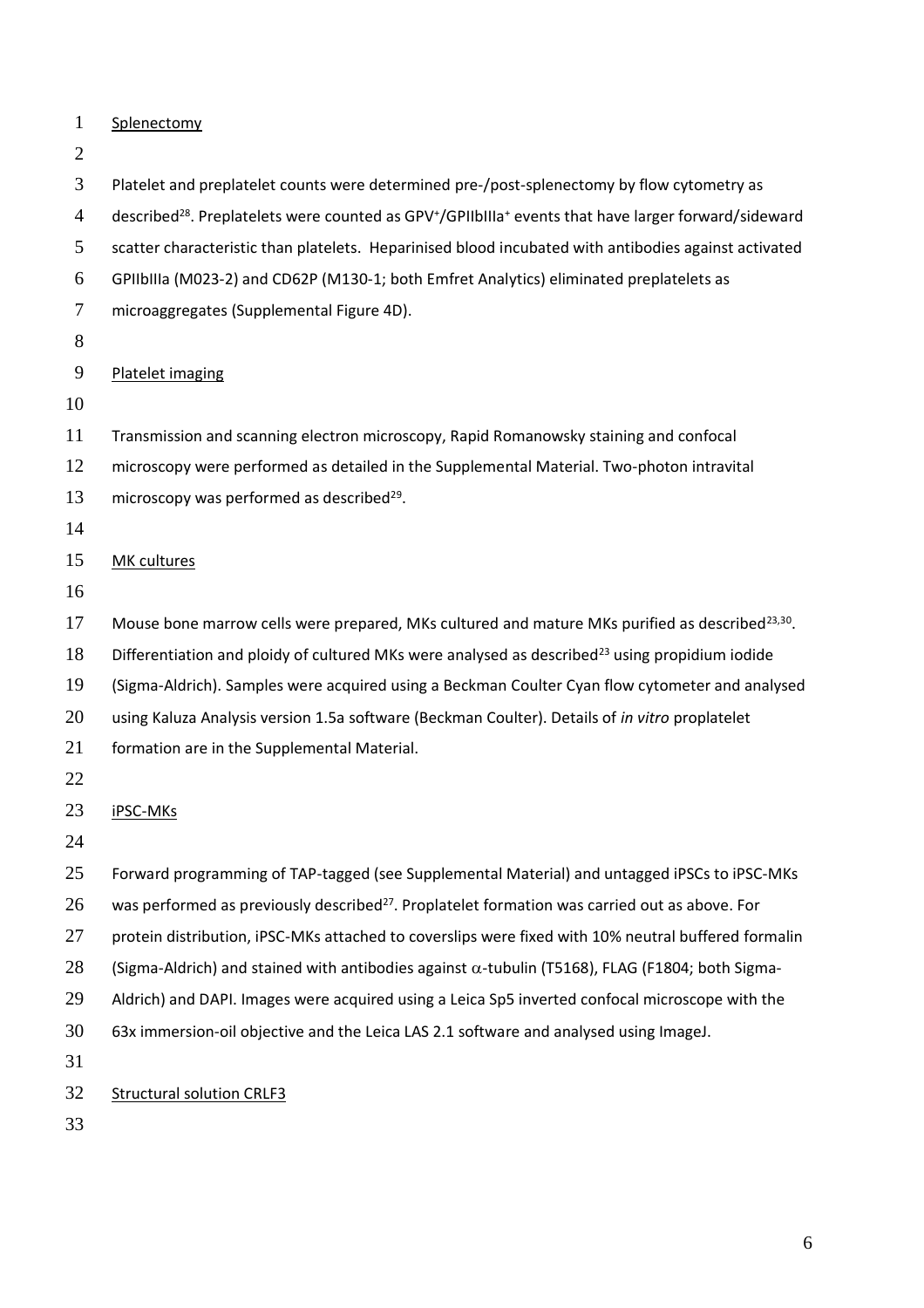| $\mathbf{1}$   | Purified murine CRLF3 protein (amino acid 174-442) was obtained using standard cloning,                                      |
|----------------|------------------------------------------------------------------------------------------------------------------------------|
| $\overline{2}$ | production, and purification methods. Crystallisation was screened by the vapour diffusion method                            |
| 3              | in 96-well sitting drop plates set up with a Nanodrop Screenmaker 96+8 (Innovadyne Technologies).                            |
| $\overline{4}$ | Diffraction data were recorded at Diamond Light Source (Didcot, UK). The structure was determined                            |
| 5              | by Hg-SAD using the AutoSol-wizard <sup>31</sup> of the PHENIX suite <sup>32</sup> with a dataset collected with a           |
| 6              | wavelength of 1.006 Å from a crystal grown in 20% PEG 3350, 0.2M sodium formate, pH 7.0, soaked                              |
| 7              | with 10mM thimerosal (Sigma-Aldrich) for 16 hours. The structure was refined to a resolution of                              |
| $8\,$          | 1.61 Å using Phenix.refine <sup>32</sup> and by manual building in Coot <sup>33</sup> . Full methodology in the Supplemental |
| 9              | Material.                                                                                                                    |
| 10             |                                                                                                                              |
| 11             | Genome-wide association studies                                                                                              |
| 12             |                                                                                                                              |
| 13             | We performed a genetic association analysis of three loci (MOB1A, CRLF3, STK38) to test for                                  |
| 14             | association with 29 haematological parameters with imputed variants MAF > 0.005% and INFO score                              |
| 15             | $>$ 0.4. A significance threshold of 8.31x10 $\textdegree$ identifies associated variants located in each of the three       |
| 16             | genes by annotation with Variant Effect Predictor (VEP). Furthermore, we performed a multiple                                |
| 17             | stepwise regression analysis to identify the number conditionally independent variants which                                 |
| 18             | represent independent association signals in each locus.                                                                     |
| 19             |                                                                                                                              |
| 20             | Genetic variants in the human population                                                                                     |
| 21             |                                                                                                                              |
| 22             | The primary data were obtained by whole-genome sequencing (WGS) from whole-blood DNA from                                    |
| 23             | 13,037 individuals in the NIHR BioResourceRare Diseases and 100,000 Genomes Project Pilot                                    |
| 24             | studies <sup>34,35</sup> . For Quality Control, demographics and variant calling see Karczewski et $a^{34}$ .                |
| 25             |                                                                                                                              |
| 26             | <b>Statistics</b>                                                                                                            |
| 27             |                                                                                                                              |
| 28             | Sample sizes and statistical tests for each experiment are denoted in the figure legends (statistical                        |
| 29             | testing was performed in Prism 8.0.1; GraphPad Software). A P value of <0.05 was considered                                  |
| 30             | statistically significant. *p<0.05; **p<0.01; ***p<0.005. Data are represented as mean ± S.D.                                |
| 31             |                                                                                                                              |
| 32             | For original data please contact cg384@cam.ac.uk. Additional methods used in this study are in the                           |
| 33             | Supplemental Material, available on the Blood website.                                                                       |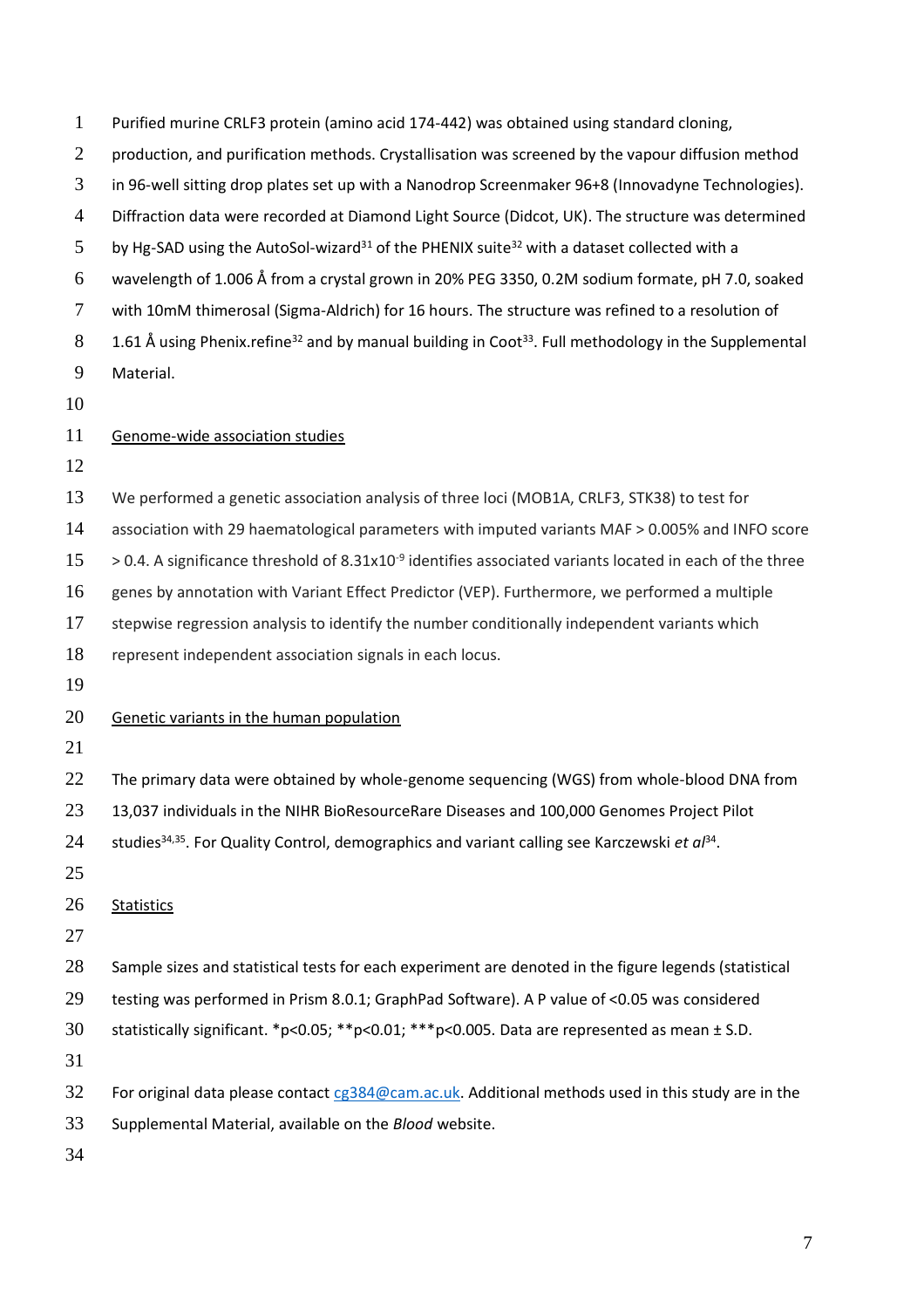- 1 **Results**
- 2

3 *Crlf3* deficiency causes an isolated reduction in platelet count

4 Crlf3<sup>-/-</sup> mice were generated as part of a genome-wide screening programme<sup>20-22</sup>, leading to germline 5 deletion of *Crlf3* exon 2. Despite *Crlf3* being expressed in a large variety of tissues including all haematopoietic lineages, *Crlf3-/-* 6 animals show a sustained and isolated 25-48% reduction in platelet 7 count (p<0.005) compared to control (wild-type; WT) animals (fig.1A and Supplemental Table 1) 8 justifying further study of this mouse strain. *Crlf3* mRNA was significantly reduced in cultured MKs from *Crlf3<sup>-/-</sup>* animals (fig.1B) and CRFL3 protein was undetectable in both *Crlf3<sup>-/-</sup>* cultured MK (fig.1C) 10 and platelet lysates (data not shown). 11

- 12 To assess whether the thrombocytopenia in *Crlf3<sup>-/-</sup>* animals was driven by factors intrinsic to the 13 haematopoietic compartment, we performed bone marrow (BM) transplants (BMT). Control or *Crlf3*<sup>-</sup> 14 /<sup>-</sup> BM cells were transplanted into irradiated control or *Crlf3<sup>-/-</sup>* recipient mice. Where donor and 15 recipient genotype were matched, the differences in platelet counts made pre-BMT remained true 16 (fig.1D). However, when WT recipients received *Crlf3<sup>-/-</sup>* BM, the platelet count post-BMT decreased 17 to comparable levels as those in *Crlf3<sup>-/-</sup>* recipients that received *Crlf3<sup>-/-</sup>* BM (p=0.9965). In contrast, 18 when *Crlf3<sup>-/-</sup>* recipients received WT BM, platelet counts increased reaching levels comparable to WT 19 recipients which received WT BM (p=0.9650). We confirmed that the post-transplant platelet count 20 correlated with *Crlf3* expression in cultured MKs derived from recipient BM samples (fig.1E).
- 21

22 Next, we sought to clarify whether the thrombocytopenia was caused by decreased platelet 23 production and/or increased platelet clearance. MK differentiation was preserved: *Crlf3<sup>-/-</sup>* mice have 24 increased BM MKs (MKs per field: 12.65 ± 1.03 *Crlf3<sup>-/-</sup>* vs 8.90 ± 2.51 WT, p=0.0069; fig.1F and Supplemental Figure 1); TPO concentrations were only marginally increased in *Crlf3<sup>-/-</sup>* mice (253  $\pm$ 26 136 pg/mL vs 201  $\pm$  56 pg/mL, p=0.4500; fig.1G); *Crlf3<sup>-/-</sup>* BM samples cultured in a suboptimal 27 concentration of TPO showed a higher percentage of CD41 positive cells after 5 days compared to 28 controls (55.4  $\pm$  7.1% vs 29.7  $\pm$  2.5%, p=0.0042; fig. 1H) and ploidy of cultured MKs was unchanged (fig.1I). Proplatelet formation was morphologically similar between *Crlf3-/-* 29 and control cultured MKs 30 (fig.1J) showing similar numbers of protrusions (p=0.2989; fig.1J, left panel) and branching 31 (p=0.9226; fig.1J, right panel). However, proplatelet dynamics appeared altered between cultured 32 MKs from *Crlf3<sup>-/-</sup>* and control animals. A greater proportion of *Crlf3<sup>-/-</sup>* MKs formed proplatelets 3-33 hours post seeding onto fibrinogen (45  $\pm$  8% vs 31  $\pm$  13%, p=0.1038; fig.1K and Supplemental Figure 34 2), whilst at 5-hours the trend was reversed (26  $\pm$  2% vs 52  $\pm$  10%, p=0.0164). We presume the data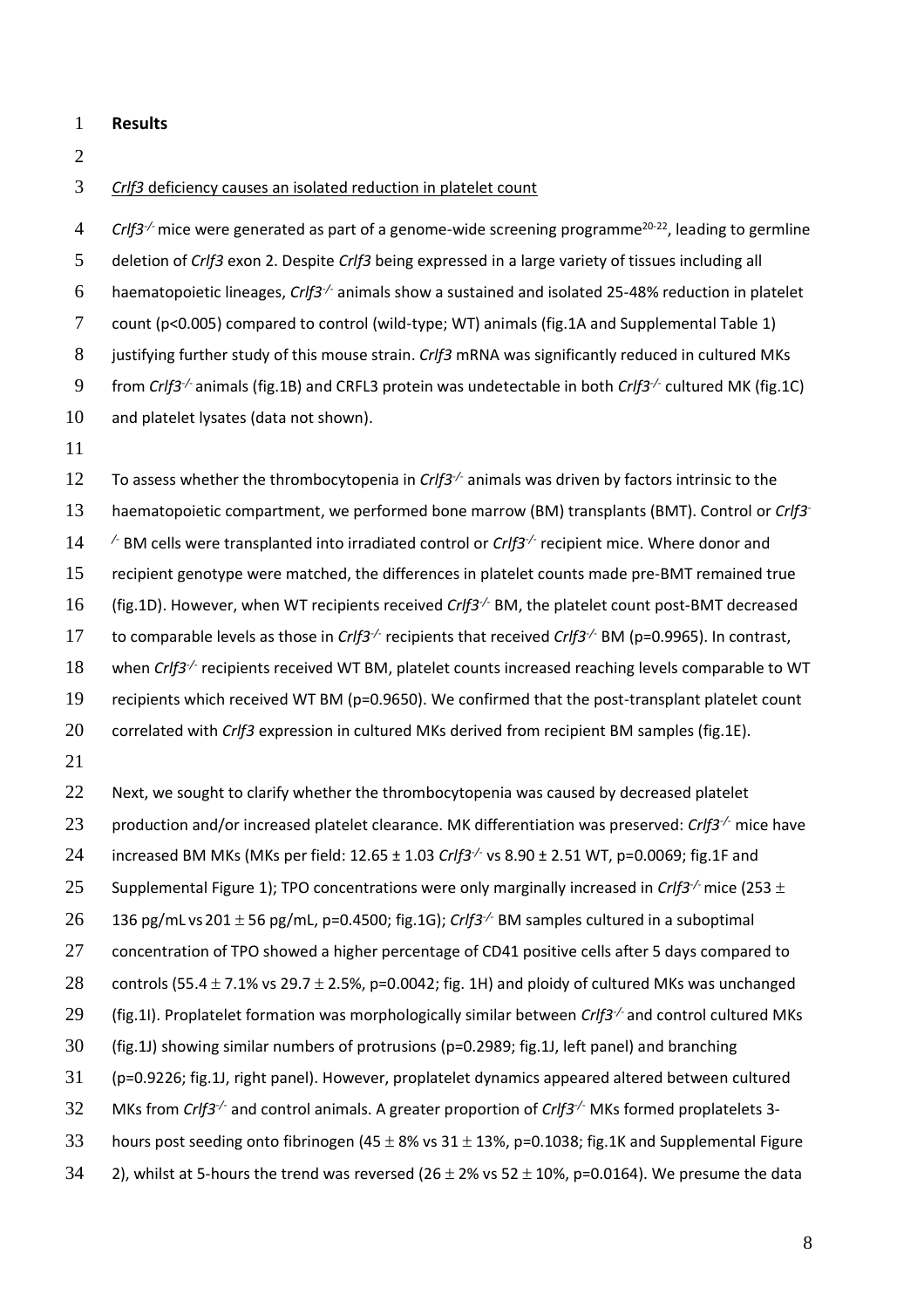1 at 5-hours reflects proplatelet forming MKs seen at 3-hours in the *Crlf3<sup>-/-</sup>* sample having fragmented 2 into platelets at 5-hours, which is supported by reduced density of *Crlf3<sup>-/-</sup>* MKs at 5-hours 3 (Supplemental Figure 2). Using *in vivo* 2-photon intravital microscopy, we confirmed *Crlf3<sup>-/-</sup>* MKs 4 formed long proplatelet protrusions into BM sinusoids which appeared to be no different from those 5 seen in control animals (Video 1 and 2). Finally, we assessed platelet recovery following platelet depletion. Platelet counts in depleted *Crlf3-/-* 6 and control animals recovered at an indistinguishable 7 rate with platelet counts reaching their respective values prior to depletion in 96 hours (fig.1L). 8 These data confirm that *Crlf3<sup>-/-</sup>* MKs differentiate normally and can produce platelets at least at a 9 normal rate. The slight increase in MKs would imply a compensatory mechanism to increased 10 platelet consumption.

11

12 We next considered whether the reduced platelet count was due to abnormal platelet function 13 and/or clearance. *Crlf3<sup>-/-</sup>* mice do not display any overt bleeding phenotype. We carried out a tail 14 bleeding assay and one *Crlf3<sup>-/-</sup>* animal did show increased blood loss in the early time point 15 compared to controls and its *Crlf3<sup>-/-</sup>* littermate upon tail transection (Supplemental Figure 3A). We 16 confirmed there was no gross differences in any of main platelet functions, namely adhesion, 17 spreading, activation and thrombus formation. The expression of key platelet surface 18 receptors/integrins was similar (p>0.05 for all tested; Supplemental Figure 3B). Platelet activation 19 measured as fibrinogen binding and P-selectin surface expression by flow cytometry was 20 comparable in response to different agonists (p>0.05 for all agonists at all doses; Supplemental 21 Figure 3C). Platelet spreading onto fibrinogen was also not different (p=0.7717; Figure 3D). 22 Thrombus formation of whole blood flowed at arterial shear rates over a collagen-coated surface 23 was equally efficient (p=0.9809; Supplemental Figure 3E). Finally, we determined platelet lifespan by 24 flow cytometry. We found that the gradual decrease in labelled platelets was identical in both 25 control and *Crlf3<sup>-/-</sup>* animals, suggesting that platelets lifespan is unaffected (fig.1M). 26

## 27 *Crlf3* deficiency leads to ineffective thrombopoiesis

 Preplatelets released into the BM sinusoids resemble proplatelet shafts, barbell platelets or giant 29 . platelets<sup>1,2</sup>. Preplatelets were rarely seen on the blood smears of control mice (Supplemental Figure 30 4A) but were easily identified on *Crlf3<sup>-/-</sup>* samples. Remarkably some of these were several hundred microns in length with the classical "beads on a string" appearance which has been reported before in culture but not in the peripheral circulation (fig.2A and Supplemental Figure 4A). We confirmed that these structures were preplatelets using immunofluorescence staining for specific platelet cell surface markers (CD41) and proteins contained in platelet α-granules, vWf (fig.2B), and by scanning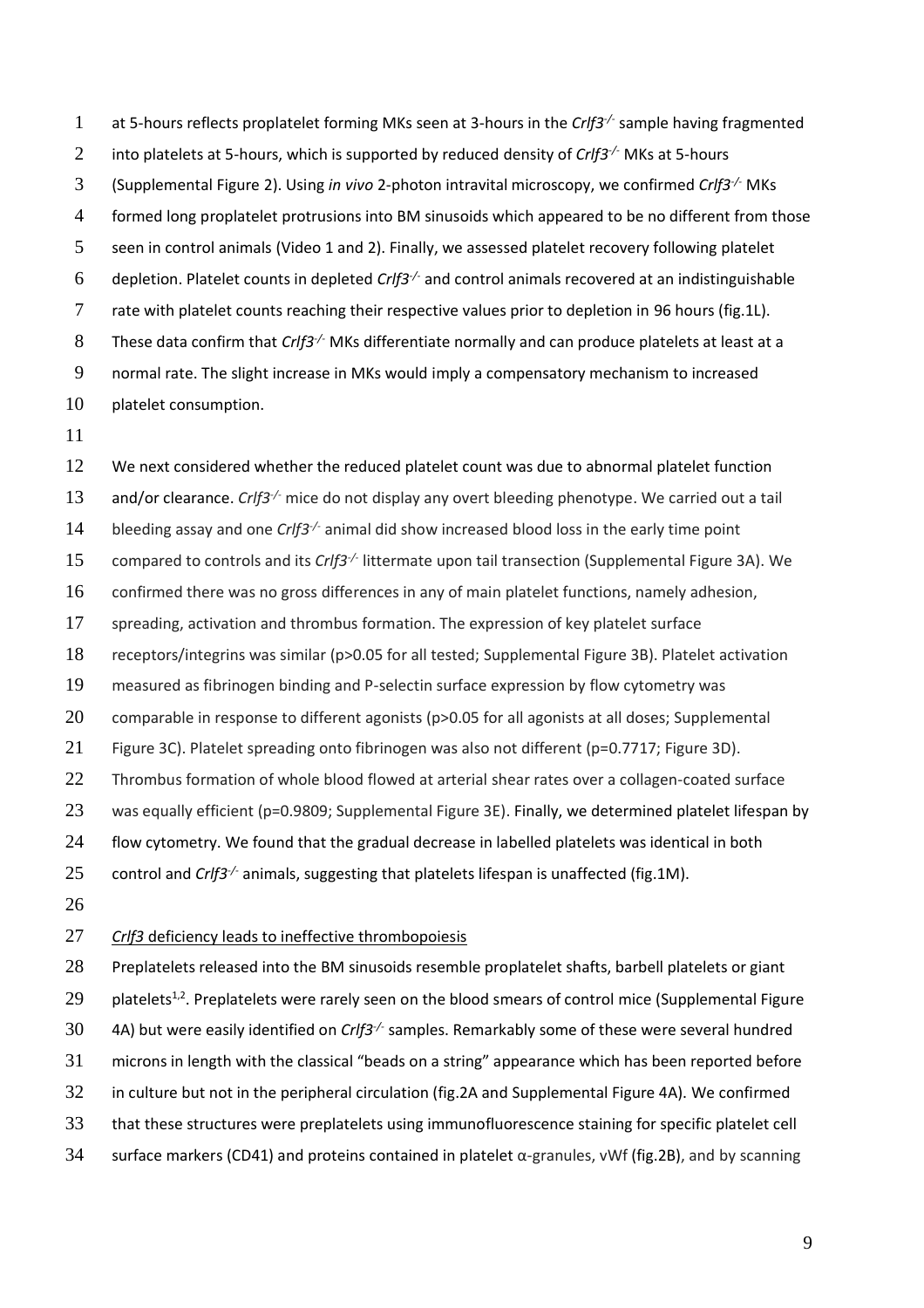1 (fig.2C and Supplemental Figure 4B) and transmission (fig.2D and Supplemental Figure 4C) electron 2 microscopy. We hypothesized that lack of CRLF3 impairs preplatelet fission and that a proportion of 3 these circulating "hyper-stable" preplatelets are removed from the peripheral circulation (primarily 4 in the spleen) before they have the chance to mature into platelets. This decreases the number of 5 new platelets produced at by each MK (ineffective thrombopoiesis). We hypothesized that 6 splenectomy would allow the preplatelets to circulate longer, allowing them to undergo fission and 7 correct the platelet count. We measured circulating platelet and preplatelet counts by flow 8 cytometry pre- and post-splenectomy by a published method<sup>3</sup> (fig.2E). Spleen size and weight as well 9 as histology were comparable between *Crlf3<sup>-/-</sup>* and control animals (**Supplementary Figure 4E**). 10 Control animals showed a slight increase in the platelet count as expected post-splenectomy (fig.2F). 11 The platelet counts in splenectomised *Crlf3<sup>-/-</sup>* animals also increased post-surgery but crucially 12 reached the same level as those seen in the control animals (p=0.4344) despite being 38% lower 13 prior to splenectomy (p<0.0001). Preplatelets were more abundant in the *Crlf3<sup>-/-</sup>* animals pre-14 splenectomy (p=0.0010; fig.2G). Post-splenectomy, circulating preplatelets increased marginally in 15 control animals, but decreased in *Crlf3<sup>-/-</sup>* animals to levels like those seen in the controls (p=0.2524; fig.2G). We postulate that splenectomy allows *Crlf3<sup>-/-</sup>* preplatelets to circulate for long enough to 17 mature into platelets (switching from ineffective to effective thrombopoiesis), thereby improving 18 the number of platelets produced per MK. In keeping with this, post-splenectomy, MK numbers in 19 the BM of *Crlf3<sup>-/-</sup>* animals reduced towards levels seen in control animals (fig.2H). 20

### 21 *Crlf3<sup>-/-</sup>* MKs contain hyper-stable polyglutamylated microtubules

22 Platelet genesis is driven by microtubule assembly and re-organisation. Proplatelet formation and 23 preplatelet release rely on microtubule formation in the proplatelet shaft, whereas preplatelet 24 maturation into mature platelets requires tubulin bundle twisting, followed by disassembly and 25 severing. Tubulin staining in control platelets and the majority of the mature *Crlf3<sup>-/-</sup>* platelets showed 26 the classical peripheral coil (fig.3A-D). However, some *Crlf3<sup>-/-</sup>* platelets had disorganised tubulin, 27 particularly in preplatelets (fig.3C-D). Most control platelets fully disassembled their microtubule coil 28 upon cooling to 4°C, whereas a significantly larger proportion of *Crlf3<sup>-/-</sup>* platelets did retain at least 29 partially some of the marginal band (41  $\pm$  4% vs 14  $\pm$  1%, p=0.0003; fig.3E-I). Microtubule stability is 30 influenced by post-translational modifications (PTMs) such as tyrosination, acetylation or 31 glutamylation<sup>26-28</sup>. We saw no difference in the total tubulin content (p=0.1978), tubulin tyrosination (p=0.7218) and tubulin acetylation (p=0.1312) of cultured *Crlf3* 32 *-/-* MKs, normalised to total tubulin 33 content (fig.3J and Supplemental Figure 5A-C). However, polyglutamylated tubulin content appeared 34 *increased in cultured Crlf3<sup>-/-</sup> MKs, albeit not reaching significance (1.85-fold increase; p=0.0713; fig.*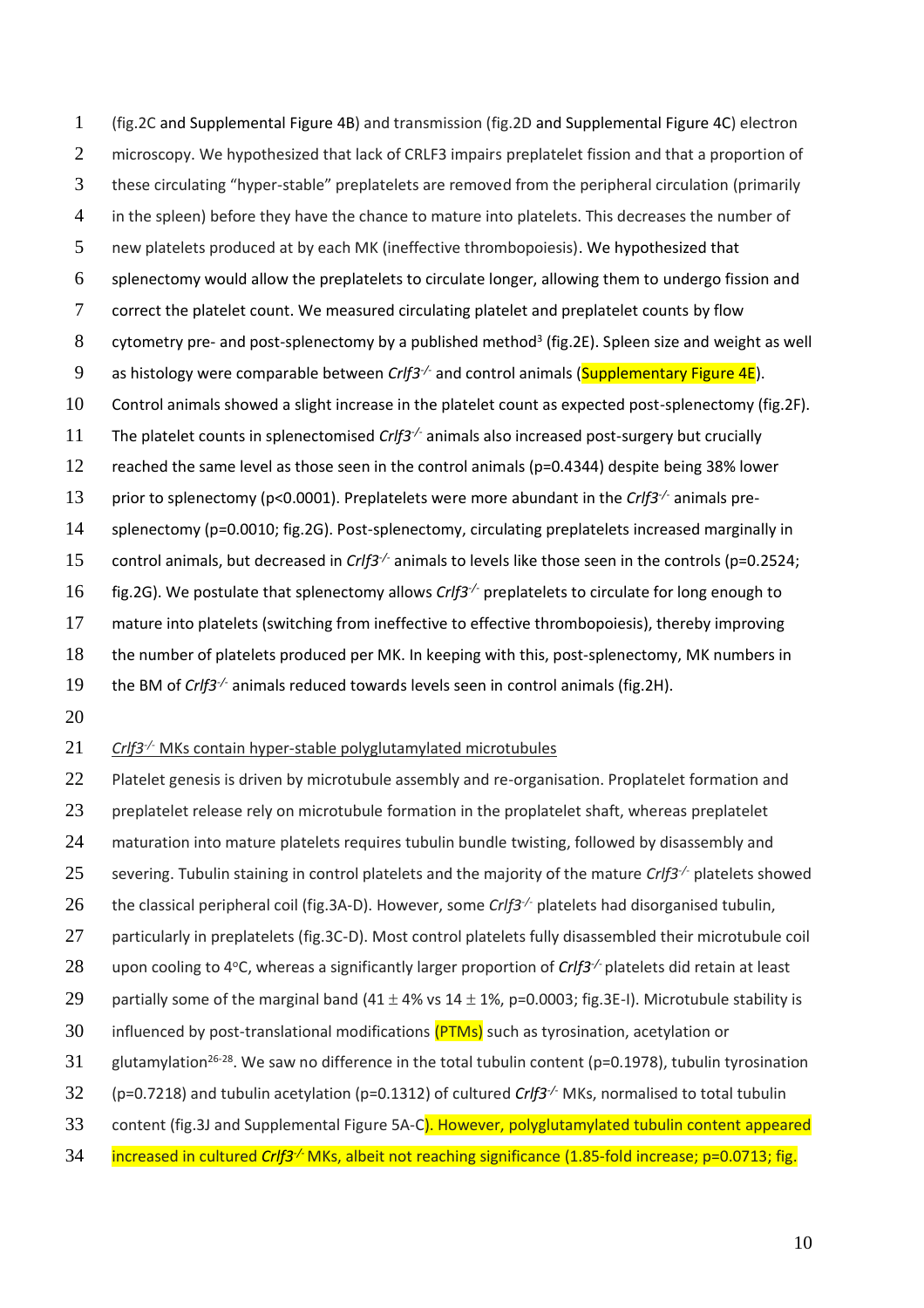| $\mathbf{1}$   | 3J). We therefore probed MK samples with an alternative antibody against polyglutamylated tubulin                        |
|----------------|--------------------------------------------------------------------------------------------------------------------------|
| $\overline{2}$ | and showed a similar small increase in polyglutamylated tubulin content (1.66-fold; p=0.0050;                            |
| 3              | Supplemental Figure 5D). Platelet tubulin content and modified tubulins were also analysed but                           |
| $\overline{4}$ | failed to reveal any significant differences, however there was a trend towards increased tyrosinated                    |
| 5              | tubulin in platelets (1.47-fold increase; p=0.0639; fig.3K and Supplemental Figure 5A-C). We                             |
| 6              | postulate that polyglutamylated tubulin was unchanged in platelets as those would be most likely                         |
| $\tau$         | arising from MKs with the lowest level of glutamylation allowing for prompt proplatelet maturation.                      |
| 8              | Using immunofluorescence, we showed bundles of glutamylated tubulin leading towards the                                  |
| 9              | proplatelet shafts in some CrIf3 <sup>-/-</sup> MKs (fig.3L) but this was not the case in all cells analysed             |
| 10             | (Supplemental Figure 5E).                                                                                                |
| 11             |                                                                                                                          |
| 12             | CRLF3 interacts with STK38 and its absence leads to increased MOB1 phosphorylation.                                      |
| 13             | To gain a mechanistic understanding CRLF3's role in tubulin glutamylation, we switched over to a                         |
| 14             | human cellular system. First, we sought to identify the CRLF3's cellular localisation and protein                        |
| 15             | partners in relevant cells e.g. platelets and MKs. Human platelet lysates were sub-fractionated by                       |
| 16             | sucrose gradient centrifugation <sup>36</sup> . Western blot analysis clearly showed enrichment of CRLF3 in the          |
| 17             | sub-fractions containing cytoskeletal proteins, particularly $\alpha$ -tubulin (fig.4A). To refine CRLF3's               |
| 18             | localisation and perform pull down experiments, we used a human induced pluripotent stem cell                            |
| 19             | (iPSC)-based system. We inserted a TAP-tag <sup>37</sup> at the 3' end of the endogenous CRLF3 gene in iPSCs.            |
| 20             | Tagged and control iPSCs were differentiated into highly pure populations of MKs (fig.4B) by forward                     |
| 21             | programming <sup>27</sup> . The expression of CRLF3-TAP was confirmed in both tagged iPSCs and their MK                  |
| 22             | progeny (iPSC-MKs; fig.4C). In non-proplatelet forming iPSC-MKs CRLF3-TAP showed a diffuse mainly                        |
| 23             | cytoplasmic pattern. By contrast in proplatelet forming iPSC-MKs, CRLF3-TAP appears to redistribute                      |
| 24             | to the plasma membrane (fig.4D). We went on to perform mass spectrometry on anti-FLAG                                    |
| 25             | immunoprecipitation samples from CRLF3-TAP and control iPSC-MKs and several candidate                                    |
| 26             | interacting proteins were identified (Supplemental Table 2). One candidate interactor was STK38, a                       |
| 27             | member of a group of NDR kinases known to interact with MOB1 <sup>38</sup> . MOB1 is a key member of the                 |
| 28             | Hippo pathway <sup>39</sup> and a protein that has been shown to influence tubulin stability through PTM <sup>40</sup> . |
| 29             | MOB1 has previously been shown to interact with CRLF3 in HEK cells treated with okadaic acid <sup>41,42</sup> .          |
| 30             | We performed anti-FLAG immunoprecipitation followed by western blotting on okadaic acid treated                          |
| 31             | CRLF3-tagged iPSC-MKs and confirmed the interaction between CRLF3 and STK38 (fig.4E). We could                           |
| 32             | not show evidence of an interaction between CRLF3 and MOB1 in either the forward or reverse                              |
| 33             | pulldowns (fig. 4E), however in anti-MOB1 immunoprecipitated control iPSC-MKs, we confirmed the                          |
| 34             | interaction between MOB1 and STK38 (fig.4F). We did not see a difference in MOB1 localisation                            |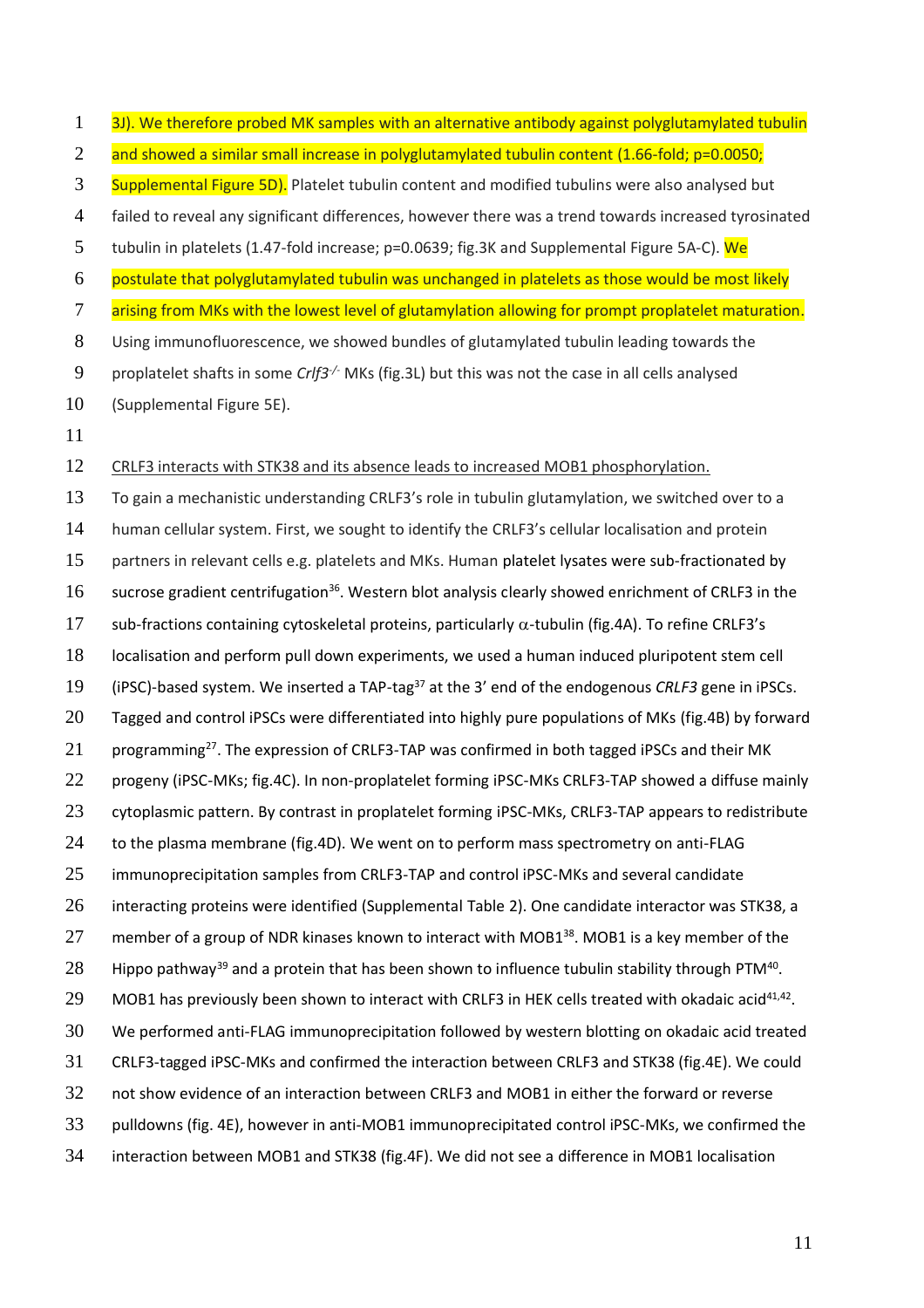1 (fig.4G) or total quantity of MOB1 (p=0.3337; fig.4H) in *Crlf3<sup>-/-</sup>* MKs. However, we saw increased 2 phosphorylation of MOB1 (>2.5-fold, p=0.0286; fig.4H and Supplemental Figure 6). Since we established an interaction between CRLF3 and STK38 in MKs, we looked at CRLF3's influence on STK38 protein. We saw a small (≈1.5 fold) non-significant increase in total quantity of STK38 5 (p=0.1112; fig.4H) in *Crlf3<sup>-/-</sup>* MKs but STK38 phosphorylation was unchanged (p=0.4398). Finally, we sought to determine the crystal structure of CRLF3. We were only successful in expressing the C-terminal portion of CRLF3 (amino acid 174 to 442) at sufficient levels for crystallography. Crystals were successfully obtained using the sitting drop vapour diffusion method. Native data were collected to a resolution of 1.61 Å, and the structure was solved by Hg-single-wavelength anomalous diffraction phasing. This revealed a 3D structure containing two known protein binding domains, a fibronectin type III (FN3) domain (residues 179 to 273) and a SPRY domain (residues 274-442) (fig.4I). Crystallographic statistics can be found in Supplemental Table 3. The native structure, refined to 13 R<sub>work</sub>=0.177 and R<sub>free</sub>=0.201, has been deposited at the worldwide PDB with ID 6RPX.

#### CRLF3 in human thrombopoiesis

 We used a genetic approach to look for evidence that CRLF3 and its partners play a role in human thrombopoiesis. Using the imputed genotype data from 403,112 European ancestry participants in UK Biobank, we performed univariable association analyses between 29 haematological traits and genetic variants in the loci containing CRLF3, MOB1A and STK38. Our analyses identified significant (-log<sub>10</sub> P>8.08) associations with platelet distribution width (PDW) in the CRLF3 locus (fig.5A left 21 panel), of which the variant with the strongest evidence for association (rs6505211; purple diamond) 22 is in the gene body. This variant was in high LD ( $r^2$ >0.8) with the variant exhibiting the strongest evidence for association with platelet distribution width (PDW) but also lymphocyte percentage of total white blood cells (LYMPH%). We also identified associations with variants in STK38, which were 25 significantly associated with mean platelet volume (MPV) (fig.5A right panel) and identified a variant 26 in MOB1A significantly associated with platelet count (Supplemental Table 4). The latter variant is 27 not associated with other haematological traits. This data therefore suggests a role for all 3 genes in 28 thrombopoiesis without necessarily implying that there is a mechanistic link between them. Amongst a collection of 59,464 individuals comprising probands affected with rare disorders for whom Human Platelet Ontology (HPO) terms are available and their first-degree relatives, we identified 27 who were heterozygous for severe impact variants in *CRLF3*. None had HPO terms suggesting a haematological phenotype (Supplemental Table 5). No homozygous individuals for severe impact variants were identified in this cohort. Five individuals (including 2 siblings) were identified who were homozygous for missense variants but again, none had a haematological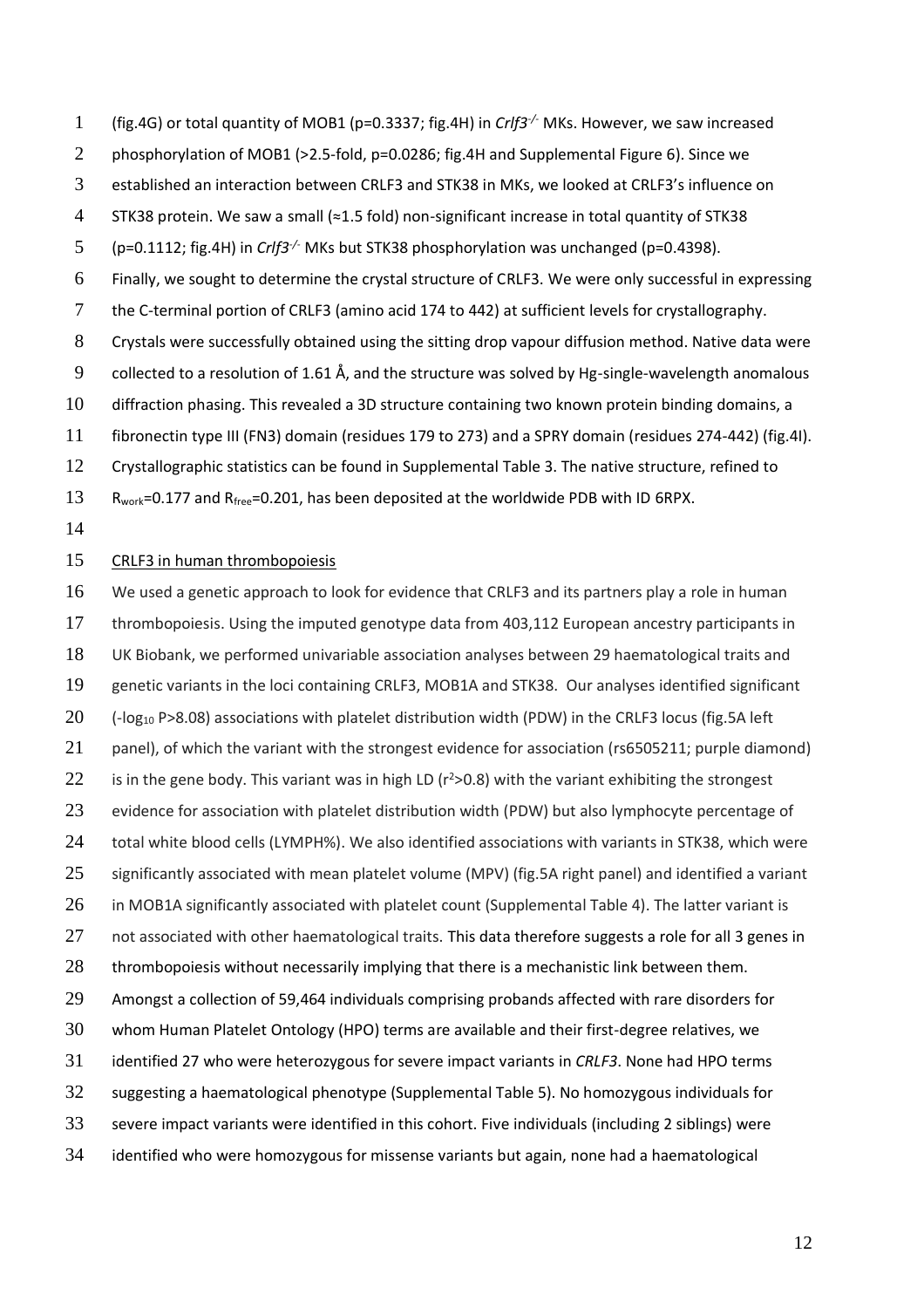1 phenotype. The severe variants were shown to be low frequency in gnomAD $34,43$ . The missense 2 variants were inputted into the crystal structure described above. Ala279Val and Asn410Asp have a 3 minor allele frequency (MAF) of 2.4 x  $10^{-5}$  and 4.7 x  $10^{-4}$  in gnomAD, respectively, but are minor changes on the surface of the protein. Leu389Pro has a MAF of 15%, and together with the last variant Thr392Ile, is part of a disordered loop, (amino acid 387-398), again, on the surface of the protein.

## CRLF3 is a potential therapeutic target for Essential Thrombocythaemia

We postulated that the specific effect of CRLF3 deficiency on platelet count, would make CRLF3 a

10 potential therapeutic target in ET. As a proof of principle, we crossbred *Crlf3<sup>-/-</sup>* mice with a previously

11 published inducible knock-in mouse model of ET driven by the JAK2V617F mutation<sup>44</sup>. The breeding

strategy described in Supplemental Figure 7 generated 4 groups of animals: WT control, *Crlf3-/-* ,

JAK2V617F ET and *Crlf3-/-* JAK2V617F mice. We assessed the platelet counts in these 4 groups of

- mice at both young (≤20 weeks) and old (≥48 weeks) age and showed that ablation of *Crlf3* in
- JAK2V627F ET mice normalised the platelet count to the levels seen in control mice (fig.5B).
- Crucially, we showed that all other blood counts were unaffected (Supplemental Table 6). Platelet
- function analysis in all 4 groups of mice showed no differences. No additional clinical findings were
- 18 made in the *Crlf3<sup>-/-</sup>* JAK2V627F mice, including no evidence of bone marrow fibrosis (fig.5C) or
- changes in spleen size/weight (data not shown).
- 
-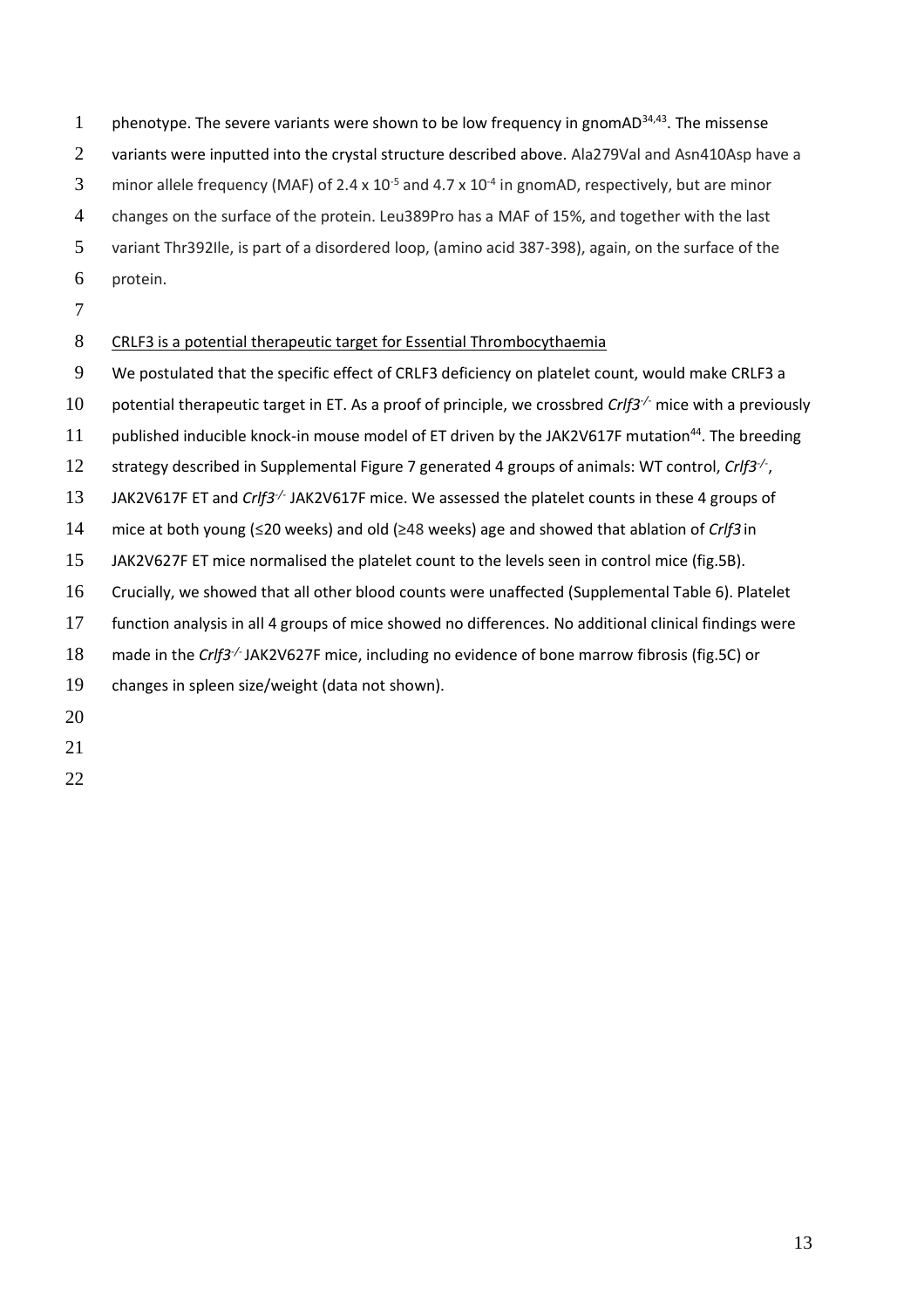#### 1 **Discussion**

2 Thrombopoiesis is classically described as a two-stage process comprising first MK differentiation 3 and maturation from HSCs followed by the actual process of platelet release. Proplatelet formation, 4 which has been observed *in vivo* <sup>1,2</sup>, is the broadly accepted mechanism by which MKs release 5 platelets, although some authors have argued that MK fragmentation<sup>45</sup> or membrane budding<sup>46</sup> may 6 constitute alternative mechanisms. Proplatelet fragments detach from MKs forming long "beads on  $7$  a string" structures (preplatelets) that become mature discoid platelets<sup>3</sup>. In this manuscript, we 8 show that preplatelet fission is critical for regulating platelet production and is the third and final 9 stage of platelet production. We show that mice deficient in *Crlf3* have reduced platelet counts due 10 to *ineffective thrombopoiesis* whereby slowed maturation of circulating preplatelets leads to their 11 removal by the spleen, reducing the number of circulating platelets. This data clearly suggests the 12 central role of the proplatelet formation and subsequent preplatelet fission in platelet biogenesis as 13 opposed to MK fragmentation or blebbing. 14 15 It has long been known that proplatelet formation is a process in which cytoskeletal proteins play a 16 key role. Our data suggests that CRLF3 deficiency may exert its effect on preplatelet maturation 17 through increasing tubulin stability. We show small changes in tubulin polyglutamylation in the 18 primary mouse MKs which may, in part, explain these observations. This would need to be 19 confirmed in MKs derived from cell lines, rather than primary MKs, to allow for detailed protein and 20 PTMs studies to be carried out. We should note that it has been shown using cell line models that 21 tubulin polyglutamylation has been shown to promote proplatelet-like extensions in CHO cells<sup>47</sup> and  $22$  affects the localisation of motor protein in MKs<sup>48</sup>. In keeping with this, we observed an increased 23 rate of proplatelet formation in *Crlf3<sup>-/-</sup> MKs. Tubulin's C-terminal tail is subjected to diverse PTMs* 24 which vary between cell-type and intracellular localisation<sup>49</sup>. This allows fine spatial and temporal 25 control of microtubule function by modifying the binding of microtubule-associated proteins 26 (including microtubule severing enzymes). Although, the key enzymes involved in controlling tubulin 27 glutamylation and severing are expressed equally between *Crlf3<sup>-/-</sup>* and control MKs (Supplemental 28 Table 7), we postulate that the increase in tubulin glutamylation observed in the *Crlf3<sup>-/-</sup> MKs* is such 29 that it may subsequently affect tubulin severing in the *Crlf3<sup>-/-</sup>* preplatelets, thereby preventing their 30 maturation. This hypothesis deserves further studies, potentially using genetically modified MKs 31 derived from cell lines enabling fine tuning of tubulin polyglutamylation to study proplatelet 32 formation and maturation dynamics.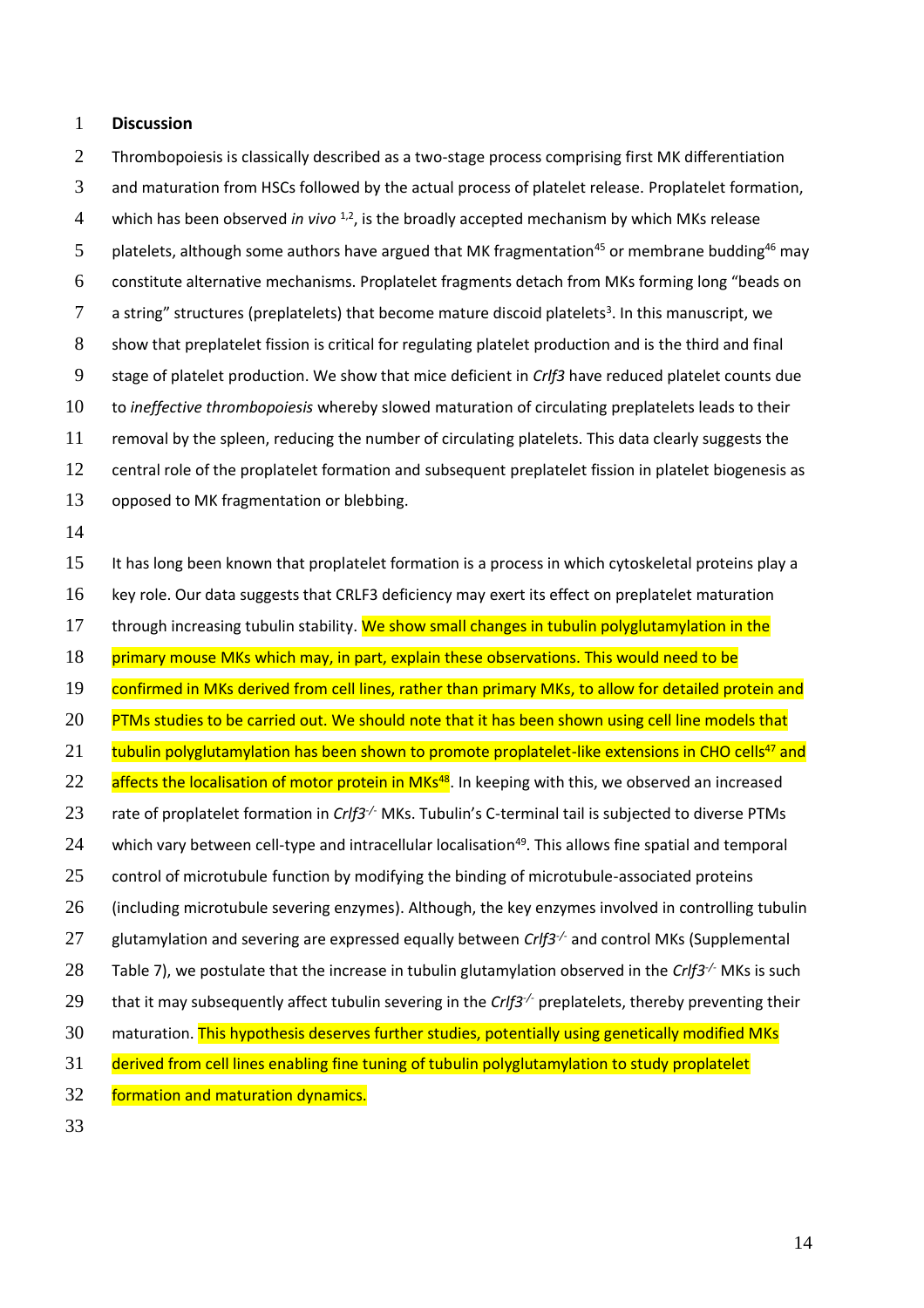| $\mathbf{1}$   | Previously, direct interaction between CRLF3 and MOB1 has been reported <sup>41,42</sup> . MOB1 acts as a co-    |
|----------------|------------------------------------------------------------------------------------------------------------------|
| $\mathbf{2}$   | activator of NDR kinases, including STK38 <sup>38</sup> . MOB1 phosphorylation increases its binding to and      |
| 3              | activation of STK38 <sup>39</sup> and localises the complex to the plasma membrane, especially at sites of       |
| $\overline{4}$ | pseudopodia/cytoplasmic extensions <sup>50</sup> . MOB1 is known to affect tubulin stability through regulating  |
| 5              | acetylation and thereby cytokinesis <sup>40</sup> . In this study we confirm that, in MKs, STK38 associates with |
| 6              | both MOB1 and CRLF3, but we did not show a direct interaction between CRLF3 and MOB1.                            |
| 7              | However, MOB1 phosphorylation was increased in CrIf3 <sup>-/-</sup> MKs and we also show that CRLF3              |
| $8\phantom{.}$ | relocates to the membrane, but only in proplatelet forming MKs. Taken together these data strongly               |
| 9              | support the need for further studies in MKs to provide definitive proof that MOB1 influences PTMs                |
| 10             | of tubulin in MKs and thereby influences proplatelet formation and maturation dynamics and                       |
| 11             | ultimately circulating platelet numbers.                                                                         |
| 12             |                                                                                                                  |
| 13             | Most ET patients are administered non-specific cytoreductive therapies to lower their platelet count.            |
| 14             | Hydroxyurea, the most commonly prescribed agent, causes anaemia, leukopenia or skin ulcers <sup>51,52</sup> in   |
| 15             | up to 20% of patients and concerns about an associated leukaemic risk remain <sup>53,54</sup> . Anagrelide, the  |
| 16             | second most commonly prescribed, is associated with a 3-fold increased risk of myelofibrosis                     |
| 17             | compared to hydroxyurea <sup>55</sup> . Identification of a novel biological pathway that, when targeted, could  |
| 18             | specifically reduce platelet count is very promising for the treatment of ET. Targeting CRLF3 may                |
| 19             | allow specific reductions in platelet count by acting at the level of preplatelet maturation, as                 |
| 20             | evidenced with our CrIf3 <sup>-/-</sup> JAK2V617F ET murine model. These mice showed sustained and isolated      |
| 21             | normalisation of their platelet count without increased bone marrow fibrosis or leukaemic                        |
| 22             | transformation. An increased understanding of CRLF3's role in other cell types, its structure and its            |
| 23             | structural relationship with partner proteins, such as STK38 and MOB1, as well as defining how                   |
| 24             | CRLF3 interacts with tubulin post-translation modifications, could potentially generate drugs that               |
| 25             | would complement (or supersede) the current non-specific cytoreductive agents. Further studies of                |
| 26             | the role of CRLF3 should also focus in the human system to confirm the findings of the murine                    |
| 27             | studies presented here.                                                                                          |
|                |                                                                                                                  |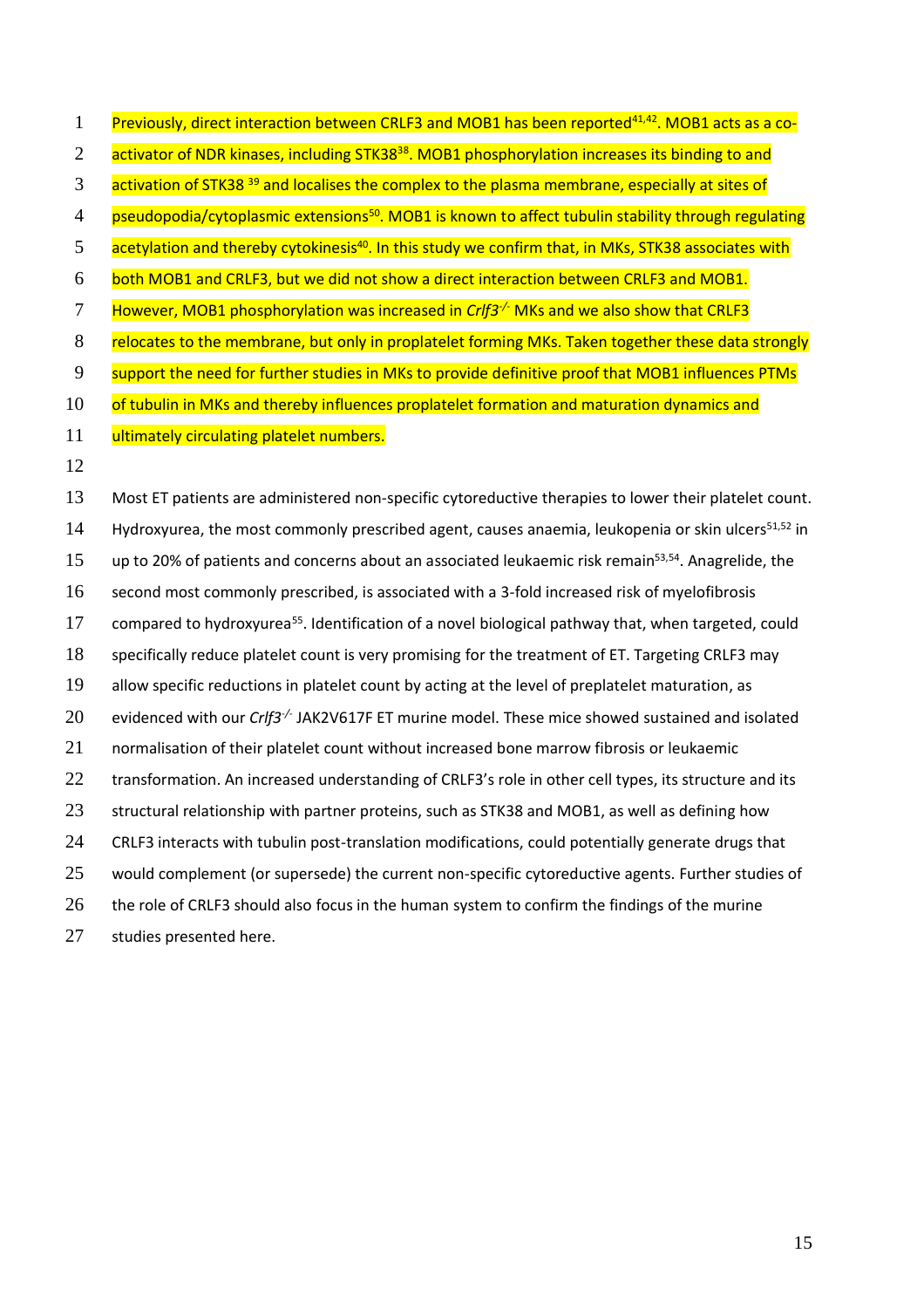#### **Acknowledgements**

 The authors would like to acknowledge Tina Hamilton and Dean Pask for their expertise and time with animal ethics and assisting with animal experiments. We would also like to thank Jeremy Skepper for processing samples for SEM. This work was supported by the British Heart Foundation (PhD Studentship no. FS/14/40/30921). This research was funded in part by the Wellcome Trust [203151/Z/16/Z] and the UKRI Medical Research Council [MC\_PC\_17230]. For the purpose of Open Access, the author has applied a CC BY public copyright license to any Author Accepted Manuscript version arising from this submission. M.B. is supported by an Emmy Noether grant of the Deutsche Forschungsgemeinschaft (BE5084/3-1). **Authorship Contributions**

C.B. conceptualised idea, designed and performed experiments, analysed and interpreted data and

wrote manuscript. J.A.G. and M.L. conceptualised idea, designed and performed experiments,

analysed and interpreted data and revised manuscript. S.S., A.K.W., Y.Y., R.W.M., J.B.B., A.B., A.M.,

J.W., C.J.P. and P.A. designed and performed experiments, analysed and interpreted data. L.M.,

T.M., A.E., S.M., G.J.H. and K.S-P. designed experiments, and interpreted data. D.A. conceptualised

20 idea and designed experiments. A.L.C. interpreted data and revised manuscript. M.B. designed and

performed experiments, analysed and interpreted data and revised manuscript. W.N.E. performed

22 experiments, interpreted data and revised manuscript. B.N. interpreted data and revised

manuscript. R.J.R. designed experiments, interpreted data and revised manuscript. C.G.

conceptualised idea, designed experiments, interpreted data and wrote manuscript.

#### **Conflict of Interest Disclosure**

The authors declare they have no financial or non-financial interests in relation to the work

described.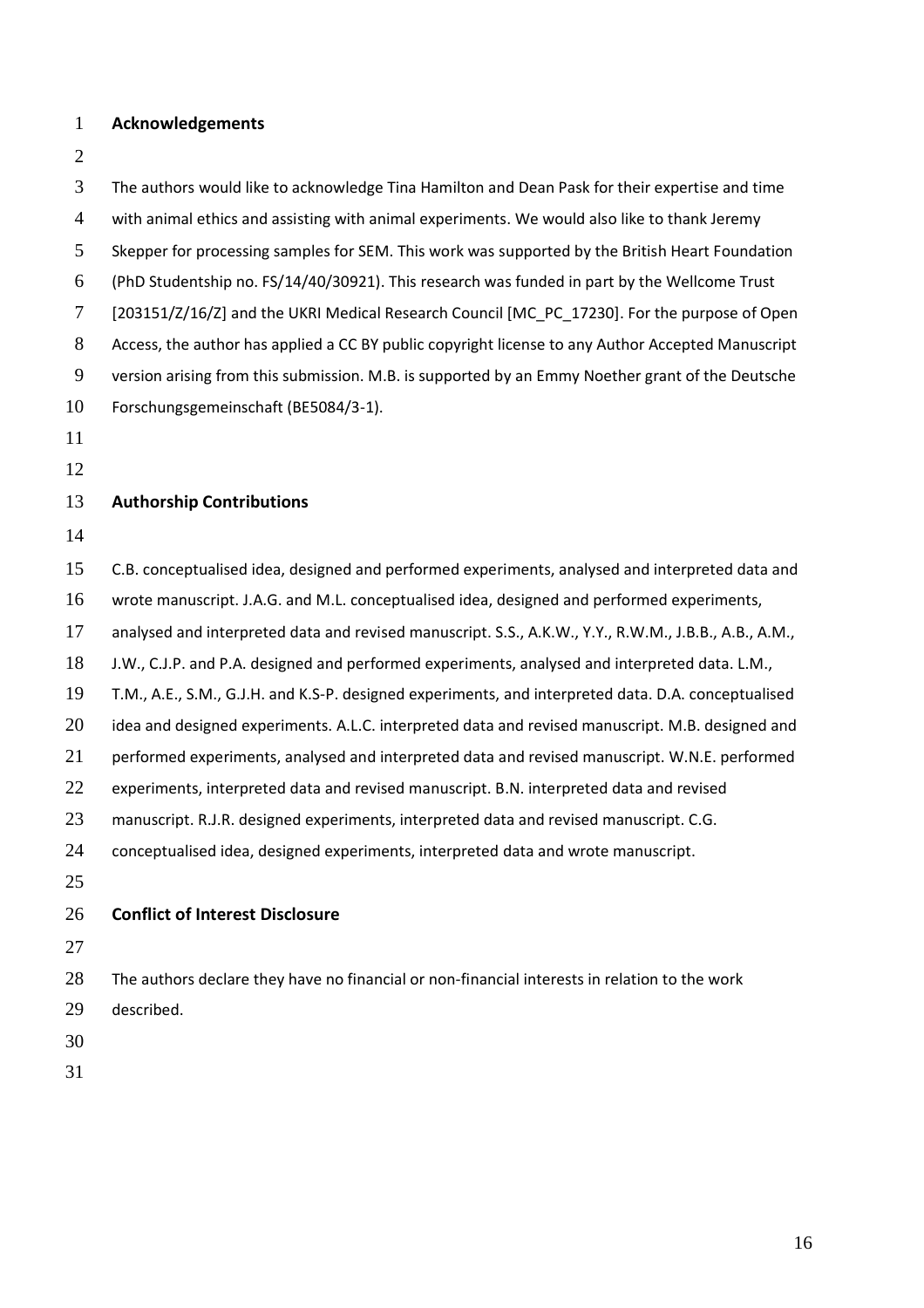## **References**

 $\gamma$ 

| ∠              |                                                                                              |
|----------------|----------------------------------------------------------------------------------------------|
| 3              | Zhang L, Orban M, Lorenz M, et al. A novel role of sphingosine 1-phosphate receptor<br>1.    |
| $\overline{4}$ | S1pr1 in mouse thrombopoiesis. <i>J Exp Med.</i> 2012;209(12):2165-2181.                     |
| 5              | 2.<br>Junt T, Schulze H, Chen Z, et al. Dynamic visualization of thrombopoiesis within       |
| 6              | bone marrow. Science. 2007;317(5845):1767-1770.                                              |
| 7              | Thon JN, Montalvo A, Patel-Hett S, et al. Cytoskeletal mechanics of proplatelet<br>3.        |
| $8\,$          | maturation and platelet release. J Cell Biol. 2010;191(4):861-874.                           |
| 9              | 4.<br>Kunishima S, Nishimura S, Suzuki H, Imaizumi M, Saito H. TUBB1 mutation                |
| 10             | disrupting microtubule assembly impairs proplatelet formation and results in congenital      |
| 11             | macrothrombocytopenia. Eur J Haematol. 2014;92(4):276-282.                                   |
| 12             | Pecci A, Klersy C, Gresele P, et al. MYH9-related disease: a novel prognostic model<br>5.    |
| 13             | to predict the clinical evolution of the disease based on genotype-phenotype correlations.   |
| 14             | Hum Mutat. 2014;35(2):236-247.                                                               |
| 15             | Nurden P, Debili N, Coupry I, et al. Thrombocytopenia resulting from mutations in<br>6.      |
| 16             | filamin A can be expressed as an isolated syndrome. Blood. 2011;118(22):5928-5937.           |
| 17             | Kunishima S, Okuno Y, Yoshida K, et al. ACTN1 mutations cause congenital<br>7.               |
| 18             | macrothrombocytopenia. Am J Hum Genet. 2013;92(3):431-438.                                   |
| 19             | Pleines I, Woods J, Chappaz S, et al. Mutations in tropomyosin 4 underlie a rare form<br>8.  |
| 20             | of human macrothrombocytopenia. J Clin Invest. 2017;127(3):814-829.                          |
| 21             | Stritt S, Nurden P, Turro E, et al. A gain-of-function variant in DIAPH1 causes<br>9.        |
| 22             | dominant macrothrombocytopenia and hearing loss. Blood. 2016.                                |
| 23             | Baxter EJ, Scott LM, Campbell PJ, et al. Acquired mutation of the tyrosine kinase<br>10.     |
| 24             | JAK2 in human myeloproliferative disorders. Lancet. 2005;365(9464):1054-1061.                |
| 25             | Levine RL, Wadleigh M, Cools J, et al. Activating mutation in the tyrosine kinase<br>11.     |
| 26             | JAK2 in polycythemia vera, essential thrombocythemia, and myeloid metaplasia with            |
| 27             | myelofibrosis. Cancer Cell. 2005;7(4):387-397.                                               |
| 28             | 12.<br>Kralovics R, Passamonti F, Buser AS, et al. A gain-of-function mutation of JAK2 in    |
| 29             | myeloproliferative disorders. N Engl J Med. 2005;352(17):1779-1790.                          |
| 30             | James C, Ugo V, Le Couedic JP, et al. A unique clonal JAK2 mutation leading to<br>13.        |
| 31             | constitutive signalling causes polycythaemia vera. Nature. 2005;434(7037):1144-1148.         |
| 32             | Klampfl T, Gisslinger H, Harutyunyan AS, et al. Somatic mutations of calreticulin in<br>14.  |
| 33<br>34       | myeloproliferative neoplasms. N Engl J Med. 2013;369(25):2379-2390.                          |
|                | Nangalia J, Massie CE, Baxter EJ, et al. Somatic CALR mutations in<br>15.                    |
| 35<br>36       | myeloproliferative neoplasms with nonmutated JAK2. N Engl J Med. 2013;369(25):2391-<br>2405. |
| 37             | Pardanani AD, Levine RL, Lasho T, et al. MPL515 mutations in myeloproliferative<br>16.       |
| 38             | and other myeloid disorders: a study of 1182 patients. Blood. 2006;108(10):3472-3476.        |
| 39             | Pikman Y, Lee BH, Mercher T, et al. MPLW515L is a novel somatic activating<br>17.            |
| 40             | mutation in myelofibrosis with myeloid metaplasia. PLoS Med. 2006;3(7):e270.                 |
| 41             | Dombi P, Illes A, Demeter J, et al. Anagrelide reduces thrombotic risk in essential<br>18.   |
| 42             | thrombocythaemia vs. hydroxyurea plus aspirin. Eur J Haematol. 2017;98(2):106-111.           |
| 43             | Yang F, Xu YP, Li J, et al. Cloning and characterization of a novel intracellular<br>19.     |
| 44             | protein p48.2 that negatively regulates cell cycle progression. Int J Biochem Cell Biol.     |
| 45             | 2009;41(11):2240-2250.                                                                       |
| 46             | White JK, Gerdin AK, Karp NA, et al. Genome-wide generation and systematic<br>20.            |
| 47             | phenotyping of knockout mice reveals new roles for many genes. Cell. 2013;154(2):452-464.    |
|                |                                                                                              |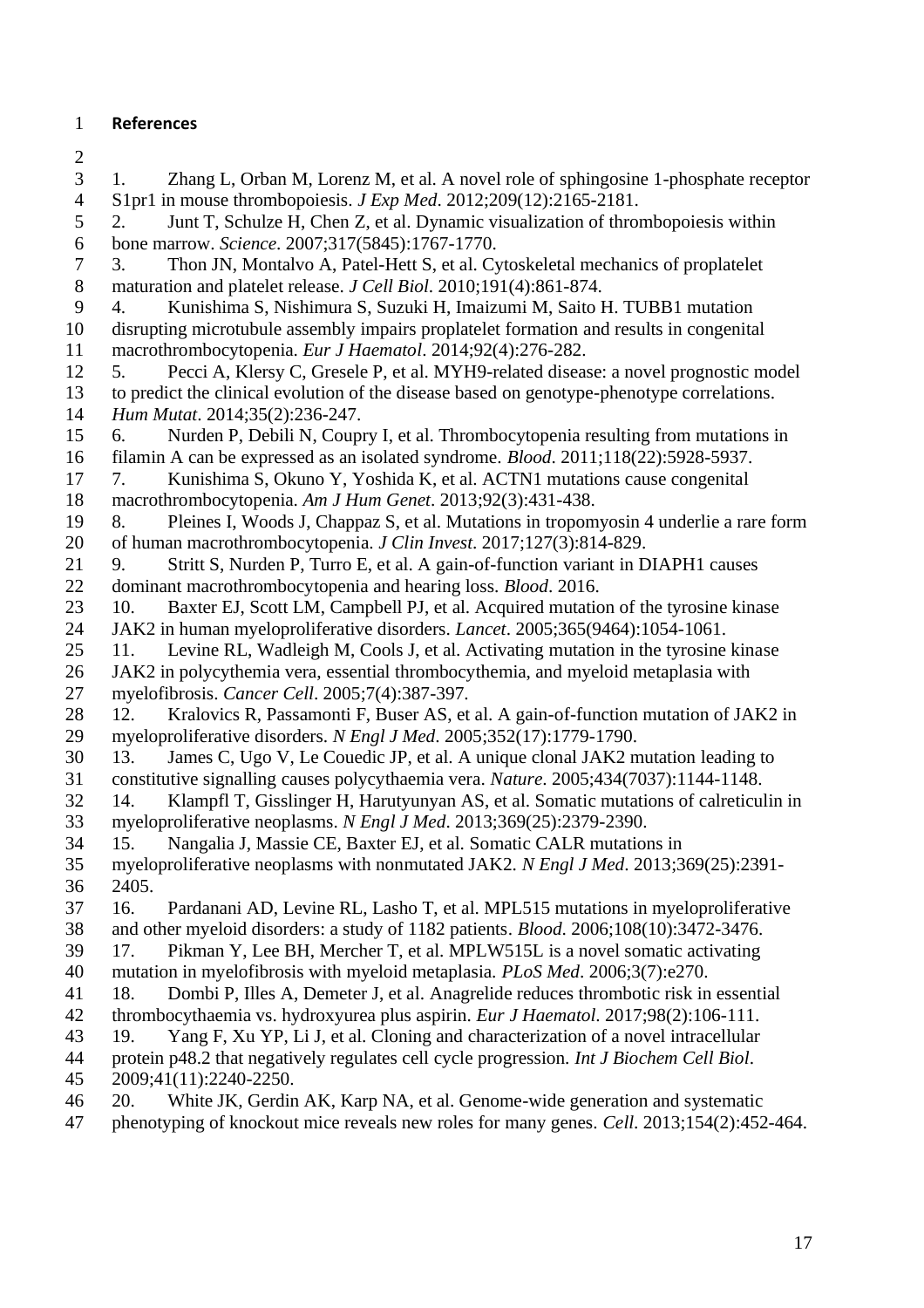- 21. Ryder E, Gleeson D, Sethi D, et al. Molecular characterization of mutant mouse strains generated from the EUCOMM/KOMP-CSD ES cell resource. *Mamm Genome*. 2013;24(7-8):286-294.
- 22. Skarnes WC, Rosen B, West AP, et al. A conditional knockout resource for the genome-wide study of mouse gene function. *Nature*. 2011;474(7351):337-342.
- 23. Hobbs CM, Manning H, Bennett C, et al. JAK2V617F leads to intrinsic changes in platelet formation and reactivity in a knock-in mouse model of essential thrombocythemia. *Blood*. 2013;122(23):3787-3797.
- 24. McCarty OJ, Zhao Y, Andrew N, et al. Evaluation of the role of platelet integrins in
- fibronectin-dependent spreading and adhesion. *J Thromb Haemost*. 2004;2(10):1823-1833. 25. Stritt S, Beck S, Becker IC, et al. Twinfilin 2a regulates platelet reactivity and
- turnover in mice. *Blood*. 2017;130(15):1746-1756.
- 26. Li J, Kent DG, Godfrey AL, et al. JAK2V617F homozygosity drives a phenotypic
- switch in myeloproliferative neoplasms, but is insufficient to sustain disease. *Blood*. 2014;123(20):3139-3151.
- 27. Moreau T, Evans AL, Vasquez L, et al. Large-scale production of megakaryocytes from human pluripotent stem cells by chemically defined forward programming. *Nat*
- *Commun*. 2016;7:11208.
- 28. Bender M, Stritt S, Nurden P, et al. Megakaryocyte-specific Profilin1-deficiency alters microtubule stability and causes a Wiskott-Aldrich syndrome-like platelet defect. *Nat*
- *Commun*. 2014;5:4746.
- 29. Stritt S, Nurden P, Favier R, et al. Defects in TRPM7 channel function deregulate 23 thrombopoiesis through altered cellular Mg(2+) homeostasis and cytoskeletal architecture.
- *Nat Commun*. 2016;7:11097.
- 30. Mazharian A, Thomas SG, Dhanjal TS, Buckley CD, Watson SP. Critical role of Src- Syk-PLC{gamma}2 signaling in megakaryocyte migration and thrombopoiesis. *Blood*. 2010;116(5):793-800.
- 28 31. Terwilliger TC, Adams PD, Read RJ, et al. Decision-making in structure solution<br>29 using Bavesian estimates of map quality: the PHENIX AutoSol wizard. Acta Crystallogr using Bayesian estimates of map quality: the PHENIX AutoSol wizard. *Acta Crystallogr D*
- *Biol Crystallogr*. 2009;65(Pt 6):582-601.
- 32. Adams PD, Afonine PV, Bunkoczi G, et al. PHENIX: a comprehensive Python-based system for macromolecular structure solution. *Acta Crystallogr D Biol Crystallogr*. 2010;66(Pt 2):213-221.
- 33. Emsley P, Lohkamp B, Scott WG, Cowtan K. Features and development of Coot. *Acta Crystallogr D Biol Crystallogr*. 2010;66(Pt 4):486-501.
- 34. Karczewski KJ, Francioli LC, Tiao G, et al. Variation across 141,456 human exomes
- and genomes reveals the spectrum of loss-of-function intolerance across human protein-coding genes. *bioRxiv*. 2019:531210.
- 35. Turro E, Astle WJ, Megy K, et al. Whole-genome sequencing of patients with rare diseases in a national health system. *Nature*. 2020;583(7814):96-102.
- 36. Mayer L, Jasztal M, Pardo M, et al. Nbeal2 interacts with Dock7, Sec16a, and Vac14. *Blood*. 2018;131(9):1000-1011.
- 37. Pardo M, Lang B, Yu L, et al. An expanded Oct4 interaction network: implications for stem cell biology, development, and disease. *Cell Stem Cell*. 2010;6(4):382-395.
- 38. Bichsel SJ, Tamaskovic R, Stegert MR, Hemmings BA. Mechanism of activation of
- NDR (nuclear Dbf2-related) protein kinase by the hMOB1 protein. *J Biol Chem*.
- 2004;279(34):35228-35235.
- 39. Praskova M, Xia F, Avruch J. MOBKL1A/MOBKL1B phosphorylation by MST1 and MST2 inhibits cell proliferation. *Curr Biol*. 2008;18(5):311-321.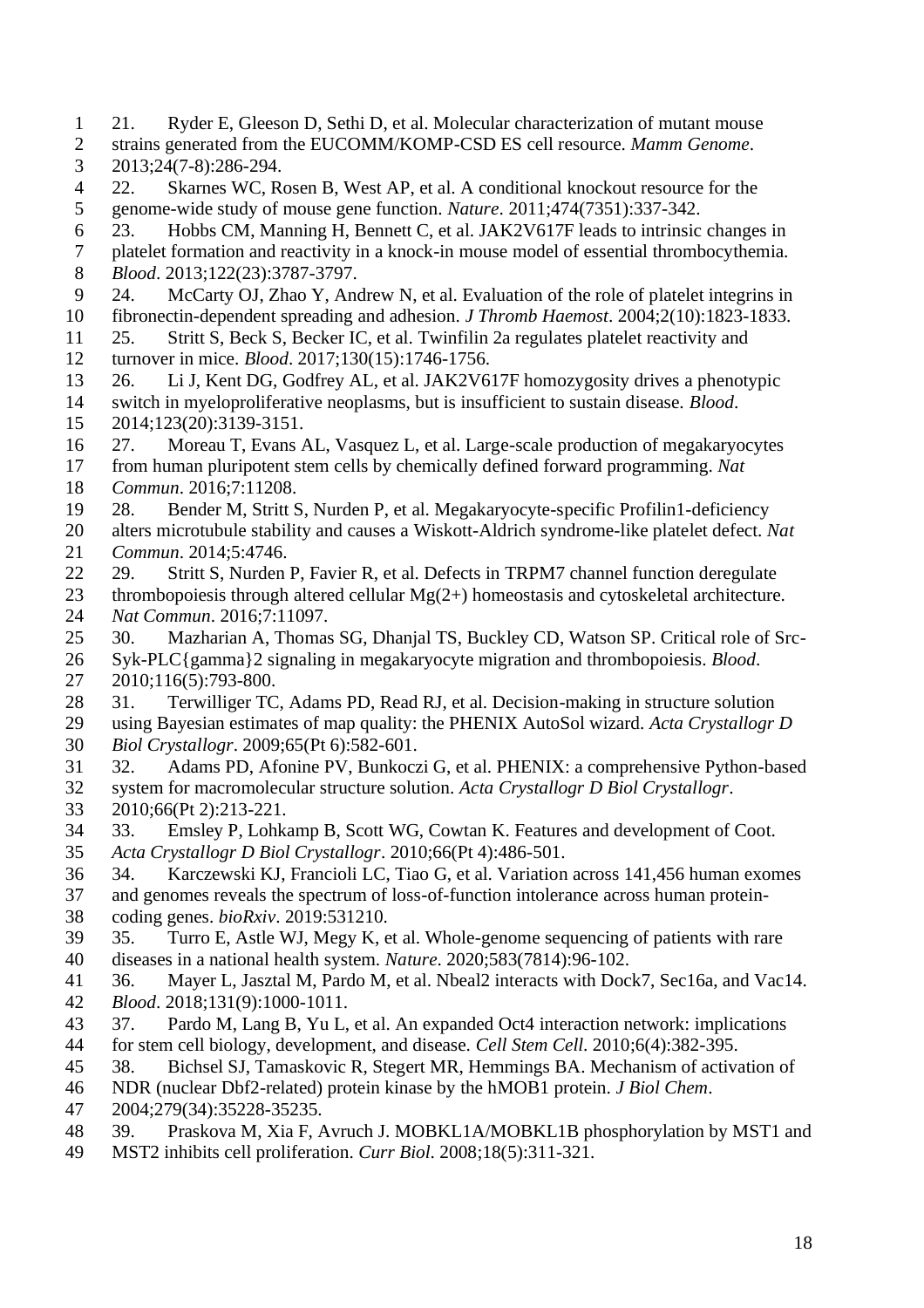- 40. Florindo C, Perdigao J, Fesquet D, Schiebel E, Pines J, Tavares AA. Human Mob1
- proteins are required for cytokinesis by controlling microtubule stability. *J Cell Sci*. 2012;125(Pt 13):3085-3090.
- 41. Couzens AL, Knight JD, Kean MJ, et al. Protein interaction network of the
- mammalian Hippo pathway reveals mechanisms of kinase-phosphatase interactions. *Sci Signal*. 2013;6(302):rs15.
- 42. Xiong S, Couzens AL, Kean MJ, et al. Regulation of Protein Interactions by Mps One Binder (MOB1) Phosphorylation. *Mol Cell Proteomics*. 2017;16(6):1111-1125.
- 43. Lek M, Karczewski KJ, Minikel EV, et al. Analysis of protein-coding genetic variation in 60,706 humans. *Nature*. 2016;536(7616):285-291.
- 
- 44. Li J, Spensberger D, Ahn JS, et al. JAK2 V617F impairs hematopoietic stem cell
- function in a conditional knock-in mouse model of JAK2 V617F-positive essential thrombocythemia. *Blood*. 2010;116(9):1528-1538.
- 45. Nishimura S, Nagasaki M, Kunishima S, et al. IL-1alpha induces thrombopoiesis
- through megakaryocyte rupture in response to acute platelet needs. *J Cell Biol*.
- 2015;209(3):453-466.
- 46. Potts KS, Farley A, Dawson CA, et al. Membrane budding is a major mechanism of in vivo platelet biogenesis. *J Exp Med*. 2020;217(9).
- 47. van Dijk J, Bompard G, Cau J, et al. Microtubule polyglutamylation and acetylation drive microtubule dynamics critical for platelet formation. *BMC Biol*. 2018;16(1):116.
- 48. Khan AO, Slater A, Maclachlan A, et al. Post-translational polymodification of β1-
- tubulin regulates motor protein localisation in platelet production and function.
- *Haematologica*. 2020;Online ahead of print.
- 49. Garnham CP, Roll-Mecak A. The chemical complexity of cellular microtubules:
- tubulin post-translational modification enzymes and their roles in tuning microtubule functions. *Cytoskeleton (Hoboken)*. 2012;69(7):442-463.
- 50. Hergovich A, Stegert MR, Schmitz D, Hemmings BA. NDR kinases regulate essential
- cell processes from yeast to humans. *Nature Reviews Molecular Cell Biology*. 2006;7(4):253- 264.
- 51. Barosi G, Besses C, Birgegard G, et al. A unified definition of clinical
- resistance/intolerance to hydroxyurea in essential thrombocythemia: results of a consensus
- process by an international working group. *Leukemia*. 2007;21(2):277-280.
- 52. Alvarez-Larran A, Pereira A, Guglielmelli P, et al. Antiplatelet therapy versus
- observation in low-risk essential thrombocythemia with a CALR mutation. *Haematologica*. 2016;101(8):926-931.
- 53. Birgegard G, Folkvaljon F, Garmo H, et al. Leukemic transformation and second
- cancers in 3649 patients with high-risk essential thrombocythemia in the EXELS study. *Leuk Res*. 2018;74:105-109.
- 54. Birgegard G, Besses C, Griesshammer M, et al. Treatment of essential
- thrombocythemia in Europe: a prospective long-term observational study of 3649 high-risk
- patients in the Evaluation of Anagrelide Efficacy and Long-term Safety study.
- *Haematologica*. 2018;103(1):51-60.
- 55. Tefferi A, Szuber N, Vallapureddy RR, et al. Decreased survival and increased rate of fibrotic progression in essential thrombocythemia chronicled after the FDA approval date of anagrelide. *Am J Hematol*. 2019;94(1):5-9.
- 
-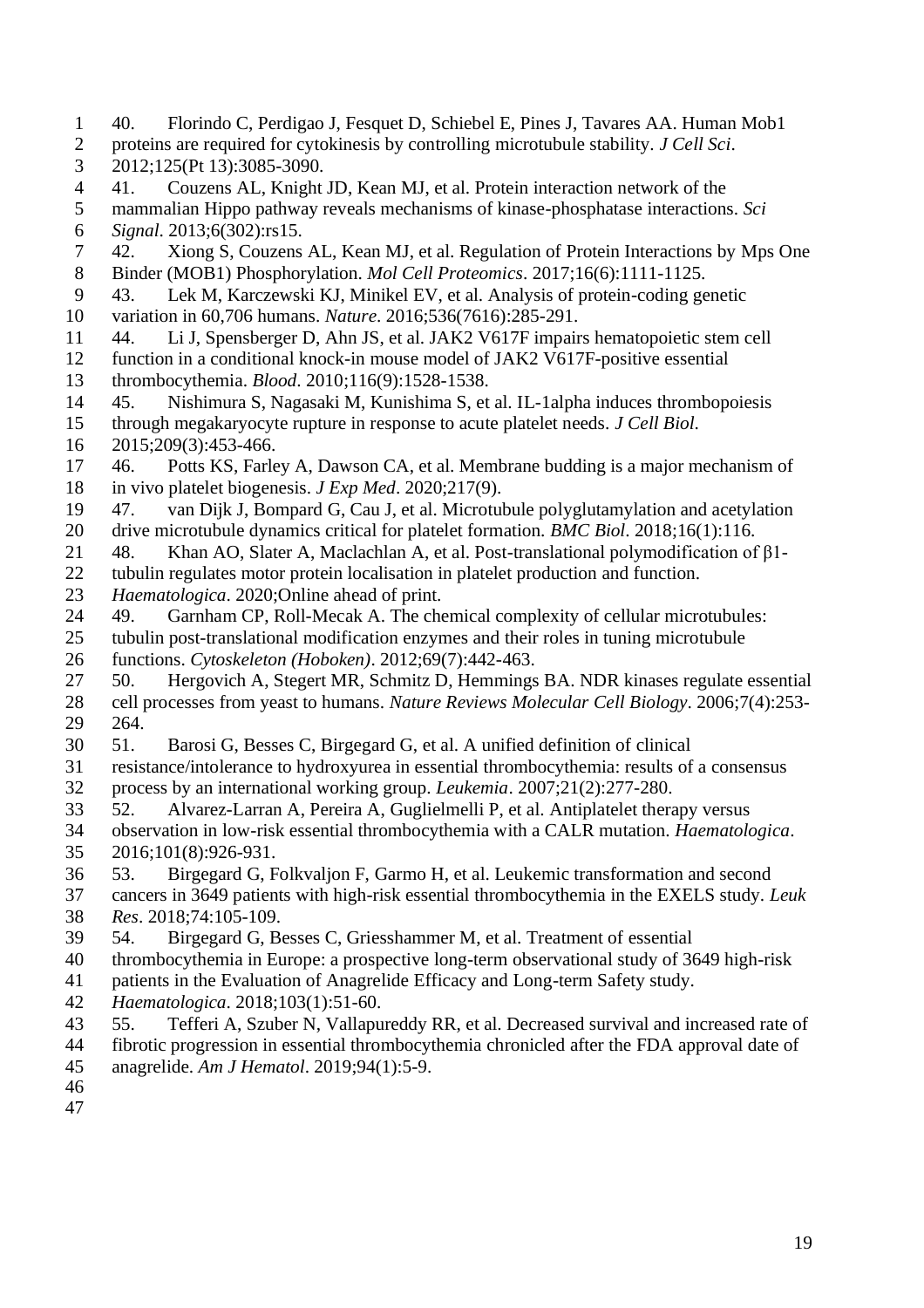1 **Figure Legends**

2

3 **Figure 1: CRLF3 deficiency causes a sustained and isolated reduction in platelet count.**

4 (**A**) Platelet counts of male (*n*=5-23) and female (*n*=5-14) young (12-20 weeks), middle aged (21-40 5 weeks) and old (>48 weeks) control (WT, black) and *Crlf3<sup>-/-</sup>* (red) mice. (**B**) Expression of *Crlf3* relative fo to *Gapdh* mRNA determined by qRT-PCR of WT (black) and *Crlf3<sup>-/-</sup>* (red) isolated from *in vitro* 7 cultured MKs (*n*=2). (**C**) Western blot of platelet lysates against CRLF3 (green) and GAPDH (red) (*n*=2). (**D**) Platelet counts pre- (on the left; *n*=15 WT/14 *Crlf3-/-* 8 ) and 16 weeks post-bone marrow 9 transplantation (BMT; on the right) of control (WT, circles) and *Crlf3<sup>-/-</sup>* (squares) recipient mice that 10 received either WT (black) or *Crlf3<sup>-/-</sup>* (red) donor cells (*n*=8 WT->WT/7 all other groups). (**E**) 11 Chimaerism was estimated by expression of *Crlf3* relative to *Gapdh* mRNA isolated from *in vitro* 12 cultured MKs by qRT-PCR (*n*=8 WT->WT/7 all other groups). (**F**) Quantification of MKs in H&E stained 13 sections of control (WT, black) and *Crlf3<sup>-/-</sup>* (red) tibia (*n*=6). (**G**) Thrombopoietin (TPO) concentration determined by ELISA in control (WT, black) and *Crlf3-/-* (red) plasma (*n*=5 WT/6 *Crlf3-/-* 14 ). (**H**) 15 Percentage of CD41<sup>+</sup> cells from control (WT, black) and *Crlf3<sup>-/-</sup>* (red) *in vitro* MK cultures (*n*= 3). (**I**) 16 Polyploidy of *in vitro* cultured control (WT, black) and *Crlf3<sup>-/-</sup>* (red) MKs analysed by flow cytometry 17 (*n*=5). (**J**) Mature *in vitro* cultured MKs were purified by BSA-gradient, seeded onto fibrinogen coated 18 coverslips and incubated at 37°C for 5 hours to induce proplatelet formation. Fixed samples were 19 stained with CD41 (green) and DAPI (blue), and imaged by fluorescence microscopy. Images are representative for *Crlf3-/-* 20 and control (WT) proplatelet forming MKs. Scale bars are 50μm. 21 Proplatelet morphology of control (WT, black) and *Crlf3<sup>-/-</sup>* (grey) MKs was assessed by blindly 22 quantifying the number of protrusions per proplatelet forming MK and number of branches per 23 protrusion (n=29 WT/31 *Crlf3<sup>-/-</sup>)*. (K) *In vitro* cultured MKs were seeded onto fibrinogen coated  $24$  coverslips and incubated at 37 $\degree$ C for 3 or 5 hours to induce proplatelet formation. After confocal 25 microscopy, percentage of proplatelet forming MKs was determined for control (WT, black) and 26 Crlf3<sup>-/-</sup> (red) (n=3). At least 460 MKs were counted in each condition. (L) Control (WT, black) and 27 Crlf3-/- (red) animals were injected with PBS (circles) or anti-CD42b (0.6µg/g body weight, squares) 28 and platelet counts determined by automated haemocytometer 0, 24, 48, 72 and 96 hours post 29 injection ( $n=4$  Crlf3<sup>-/</sup> + CD42b Ab/3 all other groups). (M) Control (WT, black) and Crlf3<sup>-/-</sup> (red) mice  $30$  injected with 1mg NHS-biotin and percentage of CD41<sup>+</sup>/Ter119<sup>-</sup>/streptavidin<sup>+</sup> platelets was 31 determined by flow cytometry at 24, 48, 72, 96 and 168 hours post injection. Percentage of 32 streptavidin positive platelets at 24 hours represents 100% biotin bound platelets (*n*=5). Data 33 represents mean ± SD. Unpaired 2-tailed Student's *t* test (**F, G, H, J**) with correction for multiple 34 comparisons using the Holm-Sidak method (**A**), One-way ANOVA (**D, E**) or Two-way ANOVA (**I, K, L,**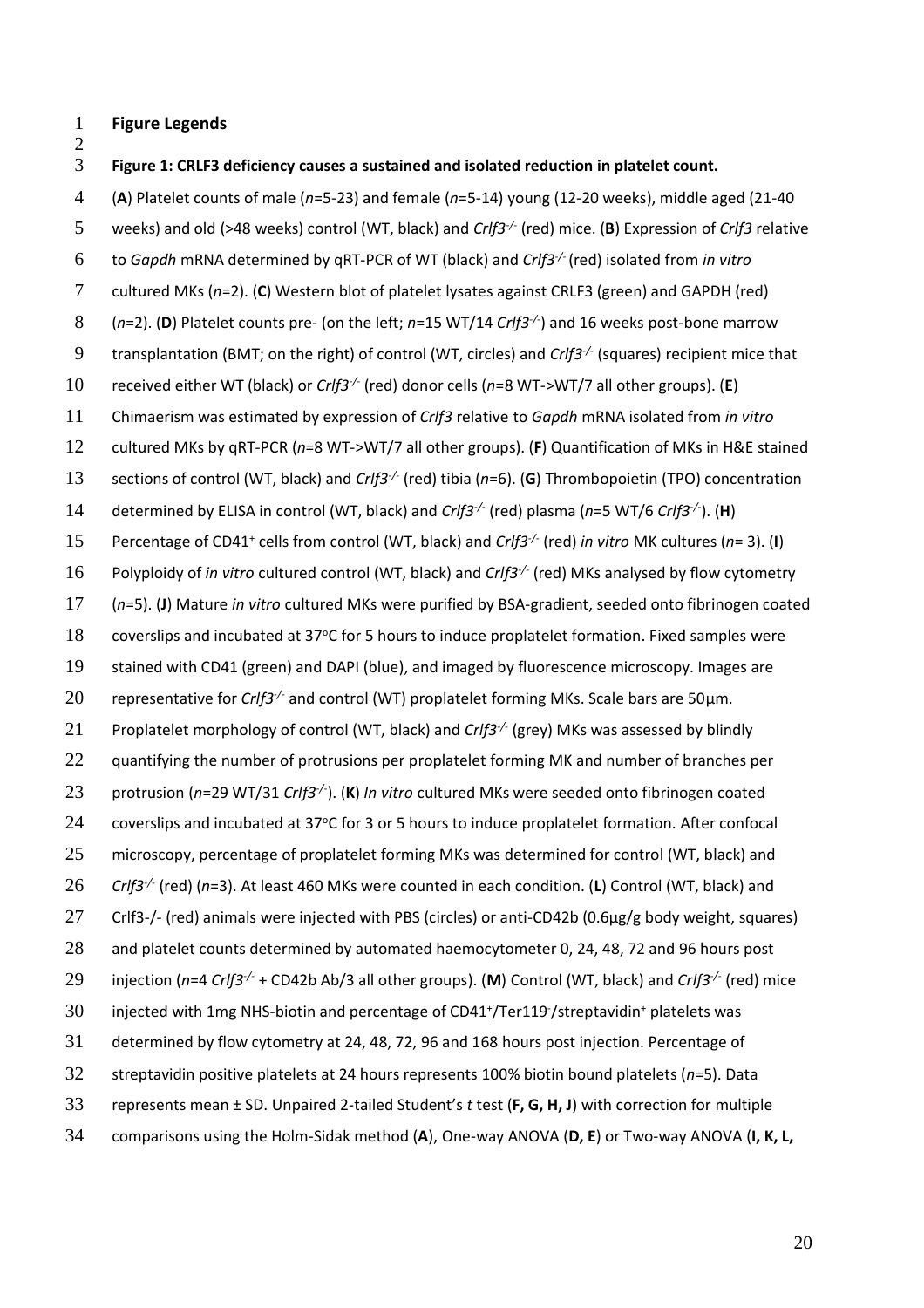**M**) with correction for multiple comparisons using the Holm-Sidak method. \*, \*\*, \*\*\* and ns denote *p*<0.05, *p*<0.01, *p*<0.005 and non-significant, respectively.

## **Figure 2: CRLF3 deficiency causes ineffective thrombopoiesis**

5 (A) Romanovsky-stained blood smear from *Crlf3<sup>-/-</sup>* mouse whole blood taken at 100x magnification under light microscopy. (**B**) *Crlf3-/-* blood smear stained with CD41 (green) and vWF (red) and imaged by confocal microscopy. (**C**) Washed *Crlf3-/-* platelets fixed and prepared for scanning or (**D**) transmission electron microscopy. Scale bars are 5μm (**B** and **C**) and 2μm (**D**). (**E**) Example flow 9 cytometry plots to determine (F) platelet (GPV<sup>+</sup>/GPIIbIIIa<sup>+</sup> events) and (G) preplatelet 10 (GPV<sup>+</sup>/GPIIbIIIa<sup>+</sup> events with larger forward scatter/side scatter than mature platelets) counts from 11 control (WT, black) and *Crlf3<sup>-/-</sup>* (red) splenectomised mice (n=4 *Crlf3<sup>-/-</sup>* post-splenectomy/5 all other 12 groups). (**H**) Quantification of MKs in H&E stained sections of control (WT, black) and *Crlf3<sup>-/-</sup>* (red) tibia of non-splenectomised animals (left hand side) or 21 post splenectomy (right hand side) (*n*=6 non-splenectomised/2 splenectomised). Data represents mean ± SD (except splenectomised mice in **H**, where data represents mean). Two-way ANOVA with correction for multiple comparisons using the Holm-Sidak method (**F** and **G**), Unpaired 2-tailed Student's *t* test (**H**). \*\*, \*\*\* and ns denote *p*<0.01, *p*<0.005 and non-significant, respectively.

#### **Figure 3: CRLF3 deficiency causes microtubule hyper-stability**

20 Washed platelets maintained at 37°C (control [WT] - A and B and *Crlf3<sup>-/-*</sup> - C and D</sup>) or stored at 4°C for 3 hours (control [WT] - **E** and **F** and *Crlf3-/-* - **G** and **H**) adhered to poly-L-lysine coated coverslips 22 and stained for  $\alpha$ -tubulin (green) and F-actin (red). Scale bars are 20  $\mu$ m (A, C, E, G) and 5  $\mu$ m (B, D, F, 23 H). (**I**) Platelets retaining microtubule structures after incubation at 4°C were determined by manual 24 counting of images for control (WT, black) and *Crlf3<sup>-/-</sup>* (red) mice (*n*=3). (J) Representative western blots of *in vitro* cultured MK or (**K**) platelet lysates against tyrosine α-tubulin, α-tubulin and GAPDH 26 left panel; acetylated α-tubulin, α-tubulin and GAPDH middle panel; or glutamylated α-tubulin (AG-20B-0020\_upper band), α-tubulin and GAPDH right panel for control (WT, black) and *Crlf3-/-* (red) 28 samples. The quantification of glutamylated  $\alpha$ -tubulin/total tubulin (bar graphs on the right) was carried out on 8 control and 8 *Crlf3-/-* samples with two technical replicates. Where α-tubulin and GAPDH panels are the same for multiple tubulin modifications, membranes were stripped and re- probed between antibodies against specific tubulin modifications before finally being stripped and re-probed for α-tubulin and GAPDH. (**L**) *In vitro* cultured MKs were seeded onto fibrinogen coated coverslips and incubated at 37 $\degree$ C for 5 hours to induce proplatelet formation. Samples were fixed, stained for polyglutamylated α-Tubulin (AG-20B-0020) and imaged by fluorescence microscopy.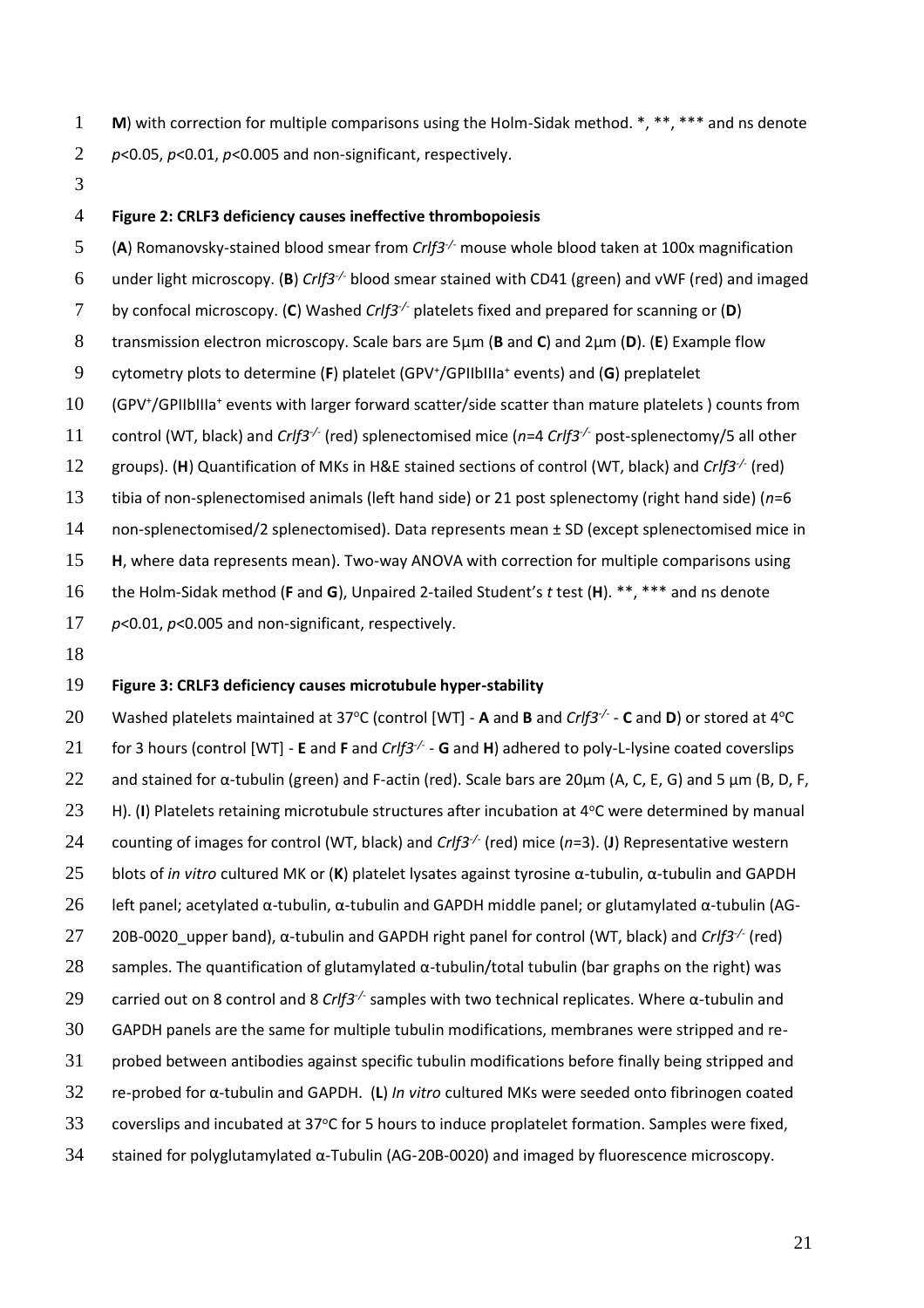- 1 Images are representative for *Crlf3<sup>-/-</sup>* and control (WT) proplatelet forming MKs. Scale bars are 50μm. Data represents mean ± SD. Unpaired 2-tailed Student's (**I** and **K**) or Welch's (**J**) *t* test. \* and \*\*\* denote *p*<0.05 and *p*<0.005, respectively.
- 

### **Figure 4: CRLF3 interacts with the Hippo pathway**

 (**A**) Western blot of sucrose gradient centrifugation fractionated human platelets probed with antibodies against α-tubulin, β-actin, thrombospondin (THBS-1), GAPDH and CRLF3. Fractions 1-5 represent cytoskeletal proteins (enriched for α-tubulin and β-actin), whereas fractions 7 and 8 represent granular proteins (enriched for the THBS-1). (**B**) Representative flow cytometry plots of CRLF3-TAP tagged and control forward programmed iPSC-MKs stained with CD41a and CD42a. (**C**) Western blot of CRLF3-TAP tagged and control iPSCs and iPSC-MKs probed with antibodies against FLAG (green) and GAPDH (red). (**D**) CRLF3-TAG tagged iPSC-MKs were seeded onto fibrinogen coated 13 coverslips and incubated at 37°C for 24 hours to induce proplatelet formation. Samples were fixed, stained with α-tubulin (red), FLAG (green) and DAPI (blue), and imaged by fluorescence microscopy. Sub-cellular distribution of α-tubulin and FLAG staining in round and proplatelet forming CRLF3-TAP iPSC-MKs was determined across a section of the MKs along the indicated arrow using ImageJ. Scale bars are 10µm. (**E**) CRLF3-TAP and (**F**) control iPSC-MKs were lysed and immunoprecipitated with antibodies against FLAG, MOB1 and IgG. Precipitated lysates were then probed for STK38, MOB1 and FLAG by western blot. (**G**) *In vitro* cultured MKs were seeded onto fibrinogen coated coverslips and 20 incubated at 37 $\degree$ C for 5 hours to induce proplatelet formation. Samples were fixed, stained for 21 MOB1,  $\alpha$ -Tubulin and DAPI and imaged by fluorescence microscopy. Images are representative for 22 Crlf3<sup>-/-</sup> and control (WT) proplatelet forming MKs. (H) Western blot of in *vitro* cultured MKs probed with antibodies against pMOB1, MOB1 and GAPDH (left panel; n=8 MOB1/GAPGH and 4 pMOB1/GAPDH) and pSTK38, STK38 and GAPDH (right panel; n=3 STK38/GAPDH, 3 *Crlf3-/-* and 4 WT pSTK38/GAPDH). (**I**) 3D structure of CRLF3 construct 3 (residue 174 to end) solved by experimental phasing. Domains are labelled. Molecular graphics prepared using PyMOL. FN3 = fibronectin type 3. Data represents mean ± SD. Unpaired 2-tailed Student's *t* test. \* denotes *p*<0.05. **Figure 5: CRLF3 regulates platelet traits in humans and is a therapeutic target for Essential Thrombocythaemia** (**A**) Locuszoom of CRLF3 (left) and STK38 (right) showing variants associated with Platelet Distribution Width (PDW) and Mean Platelet Volume (MPV), respectively. The conditionally

- independent variant is indicated by a purple diamond, LD values (r2) with this variant are indicated
- by dot colours according to the legend above. The CRLF3 locuszoom plot shows the conditionally